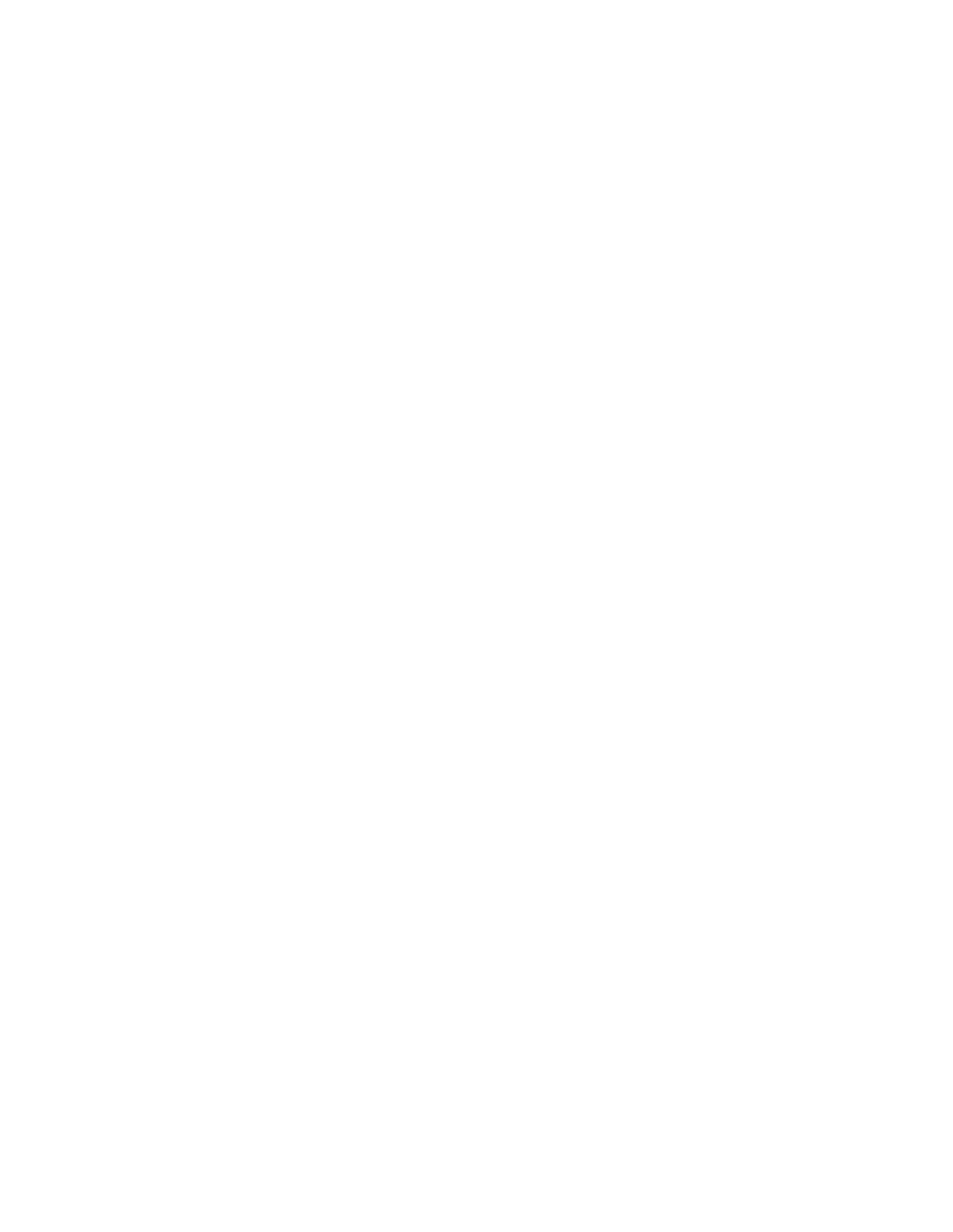# **Table of Contents**

| Acknowledgement.<br>9<br>14<br>19<br>24<br>.25<br>.27<br>.28<br>29 |  |
|--------------------------------------------------------------------|--|
|                                                                    |  |
|                                                                    |  |
|                                                                    |  |
|                                                                    |  |
|                                                                    |  |
|                                                                    |  |
|                                                                    |  |
|                                                                    |  |
|                                                                    |  |
|                                                                    |  |
|                                                                    |  |
|                                                                    |  |
|                                                                    |  |
|                                                                    |  |
|                                                                    |  |
|                                                                    |  |
|                                                                    |  |
|                                                                    |  |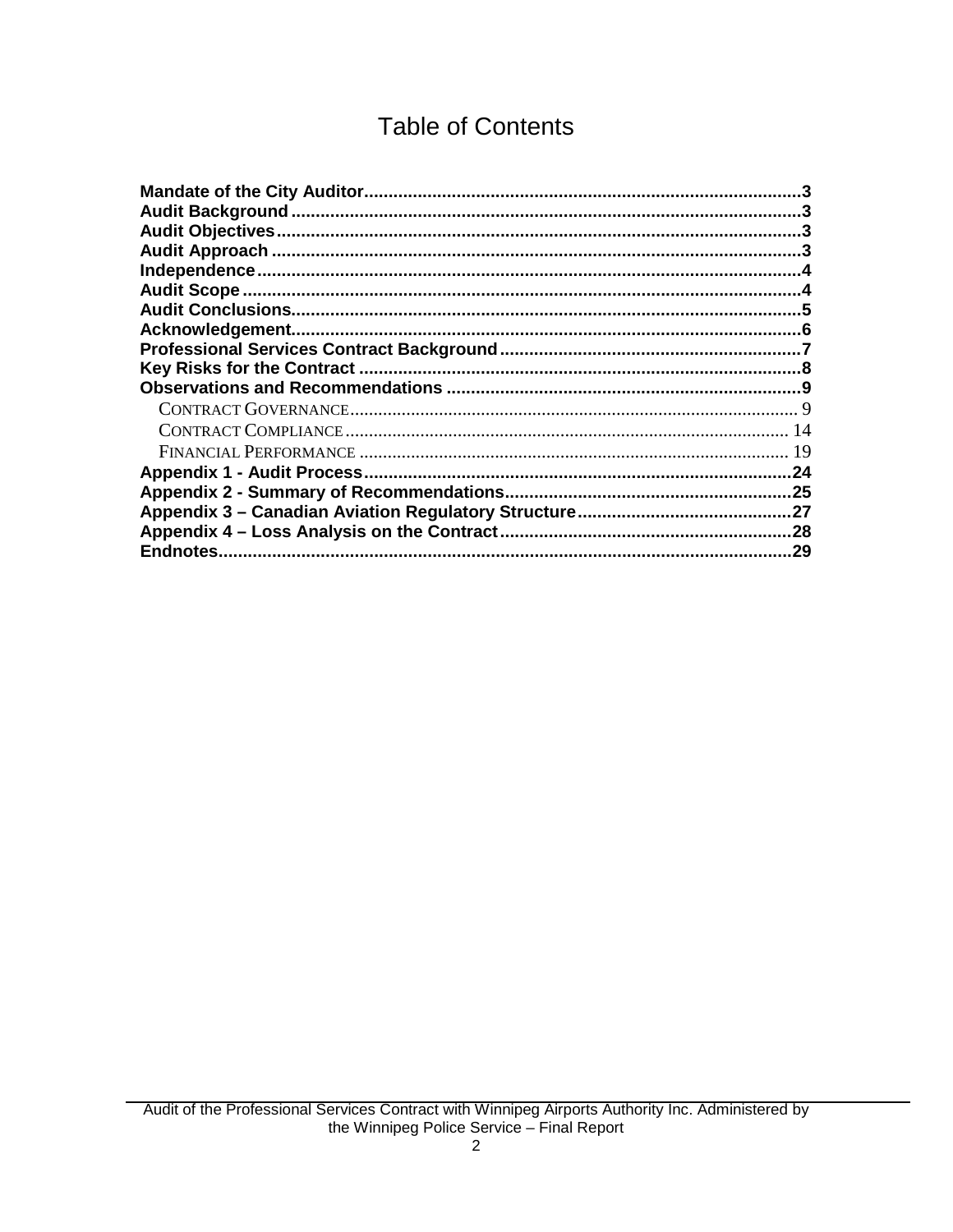# <span id="page-3-0"></span>**MANDATE OF THE CITY AUDITOR**

The City Auditor is a statutory officer appointed by City Council under *The City of Winnipeg Charter*. The City Auditor reports to Council through the Audit Committee (Executive Policy Committee) and is independent of the City's Public Service. The City Auditor conducts examinations of the operations of the City and its affiliated bodies to assist Council in its governance role of ensuring the Public Service's accountability for the quality of stewardship over public funds and for the achievement of value for money in City operations. Once an audit report has been communicated to Council, it becomes a public document.

# <span id="page-3-1"></span>**AUDIT BACKGROUND**

The City of Winnipeg ("the City") has a contract with the Winnipeg Airports Authority, Inc. ("WAA") to supply specialized and dedicated policing services, provided and administered by the Winnipeg Police Service ("WPS"), at the Winnipeg James Armstrong Richardson International Airport. The audit was identified in the City Auditor's 2011–2014 Audit Plan that was endorsed by the Audit Committee.

# <span id="page-3-2"></span>**AUDIT OBJECTIVES**

The objectives of this audit were:

- To assess whether the Winnipeg Police Service is providing services in compliance with the terms of the *Professional Services Contract*.
- To assess whether the City was compensated appropriately by the Winnipeg Airports Authority, Inc. for the services provided.

# <span id="page-3-3"></span>**AUDIT APPROACH**

We conducted the audit in accordance with generally accepted auditing standards. **Appendix 1** provides a flowchart of the audit process.

- We conducted interviews with staff and management from Winnipeg Police Services, Legal Services Department, Corporate Finance Department, and the Assessment and Taxation Department.
- We conducted interviews with staff and management of the Winnipeg Airports Authority, the Canadian Air Transport Security Authority, and Transport Canada.
- We reviewed legislation pertaining to civil aviation, including the *Aeronautics Act*, the *Canadian Air Transport Security Authority Act*, the *Preclearance Act*, *Canadian Aviation Security Regulations,* and *CATSA Aerodrome Designation Regulations*.
- We reviewed all available contracts between the City of Winnipeg and the Winnipeg Airports Authority, Inc.
- We reviewed City regulations, policies and procedures pertaining to the approval of contracts, including *The City of Winnipeg Charter*, *The City Organization By-law*, and *The Materials Management Policy*.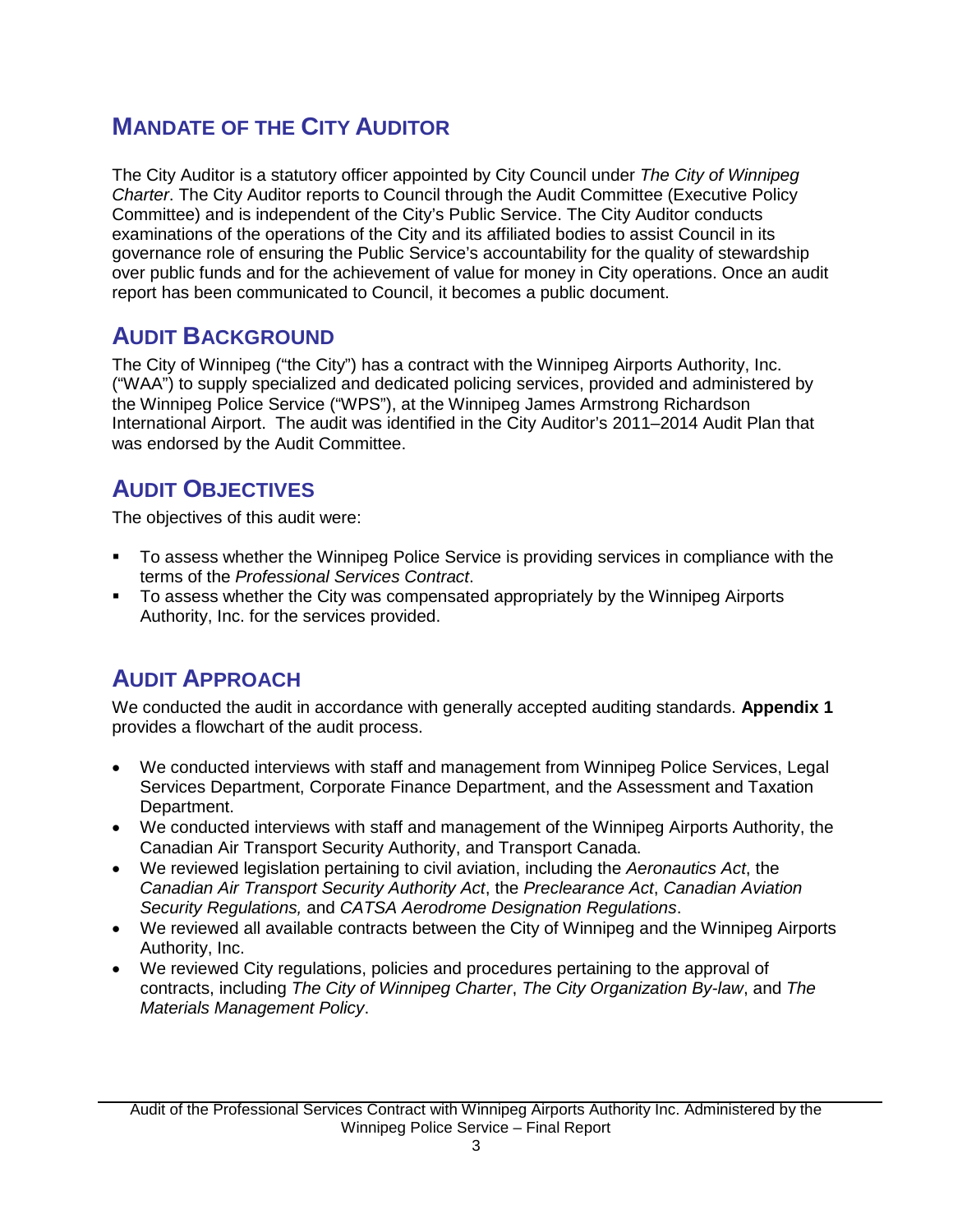- We reviewed standards and operating procedures for the WPS Airport Unit contained in the Commission on Accreditation for Law Enforcement Agencies' *Standards For Law Enforcement Agencies* and the Winnipeg Police Service's internal policies and procedures documentation.
- We reviewed internal documentation relating to daily activities, scheduling, training, unit administration, management accounting, and billing.
- We researched staffing literature in the US Department of Justice's *Staffing Analysis Workbook for Jails*.
- We reviewed publicly available civil aviation industry information, including the Winnipeg Airports Authority's *Airport Development Plan Summary: Bringing 2020 Into Focus*.

Our conclusions are based upon information available at the time of the report. In the event that significant information is brought to our attention after completion of the audit, we reserve the right to amend the conclusions reached.

We have presented some of the discussion in our report relating to staffing levels and operating procedures at the airport in fairly general terms in order to protect the security of operations and the safety of the officers and employees at the airport, as well as the general public.

# <span id="page-4-0"></span>**INDEPENDENCE**

The team members selected for the audit did not have any conflicts of interest related to the subject matter of the audit.

# <span id="page-4-1"></span>**AUDIT SCOPE**

The audit scope is for the provision of services under the July 1, 2008 to June 30, 2011 *Professional Service Contract*. All audit testing was for periods between these dates. Information gathering extended past these dates for areas where greater understanding was required pertaining to our conclusions and have been described throughout our report.

The audit scope was limited due to restricted access of the *Aerodrome Security Measures* maintained by the federal Minister of Transport. Restriction of these documents does affect the WPS's ability to service the *Professional Service Contract* and has been further discussed in our Observations and Recommendations section.

The audit scope was also limited by the inability to obtain a copy of the executed *Professional Service Contract* for the period between 1999 and 2002. This prevented an analysis considering whether there were significant changes in the Contract during that time.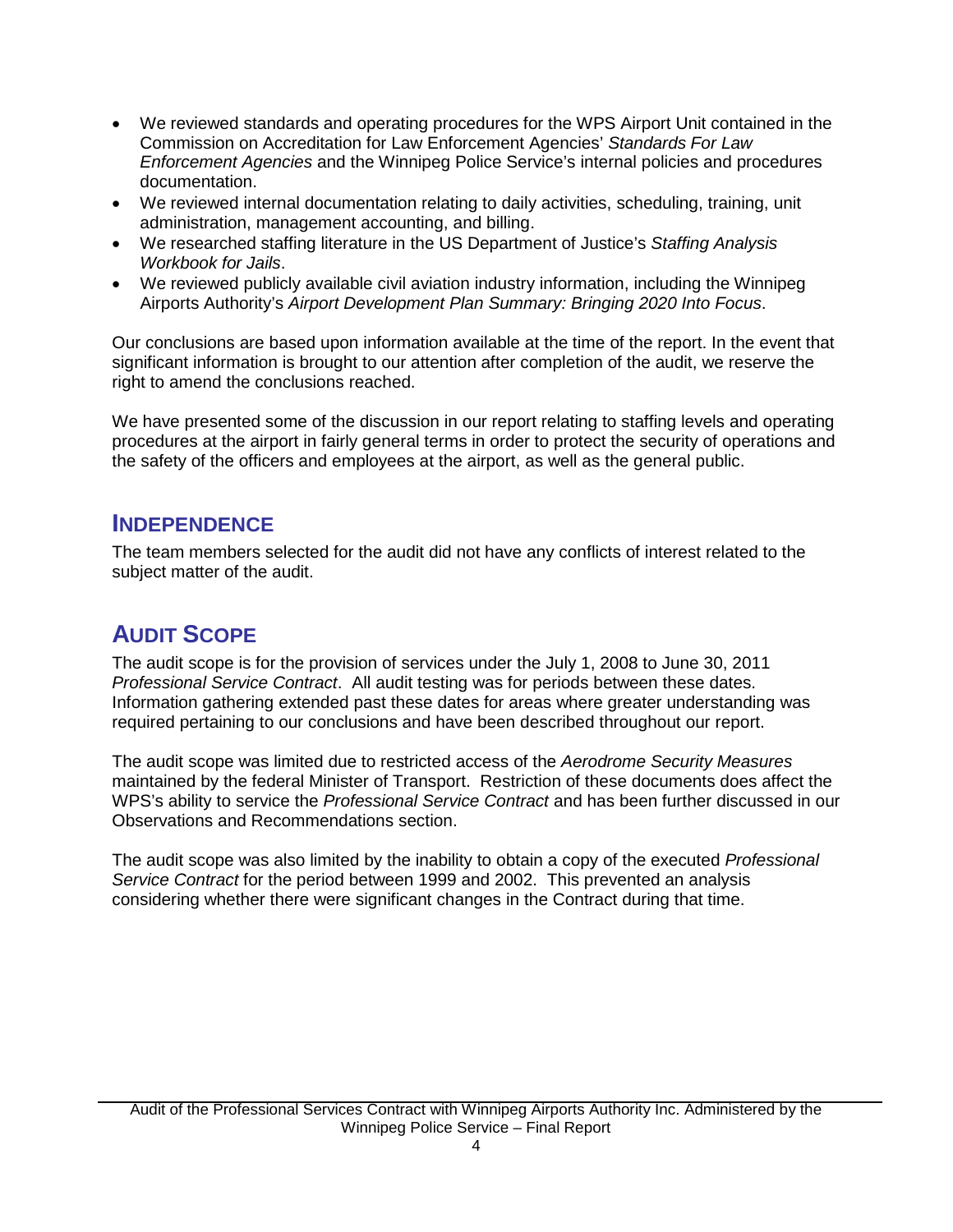# <span id="page-5-0"></span>**AUDIT CONCLUSIONS**

The audit work performed led us to the following conclusions:

- The WPS is complying with most of the key terms of the Contract. We also identified key terms in the Contract that were not clearly defined, inconsistent or open to interpretation, which prevented us from concluding on compliance with those terms. This also prevented the WPS from being able to comply with the unclear terms due to multiple possible interpretations. An example would be the use of "Police" and "Security Personnel" interchangeably when they refer to two different groups. Finally, there are also some areas of the Contract where the WPS is not in compliance. One area is the provision of activity reports to the WAA. Another area requires rewording of the Contract to reflect the role expected of the WPS. The WPS should change its processes to ensure that it is complying with the terms of the Contract. Negotiations on the next contract should ensure the Contract language is precise and the WPS should implement processes to ensure that it is complying with all Contract terms.
- The City did not receive adequate compensation to cover the actual cost of the services provided. The WPS projected that the Contract would result in a "net benefit" of \$477,354, but instead resulted in an estimated financial loss to the City of \$238,890, a difference of \$716,244. One reason for the loss was that remuneration that was allowable under the Contract was never billed to the Winnipeg Airports Authority because of how the WPS interpreted several of the Contract's payment terms. The primary costs in this area included direct salary expenses for Airport Unit officers and salary expenses to call-out other WPS officers to maintain the required staff complement at the WAA. A second reason was that the initial cost projections did not consider several administrative and overhead costs required by providing service under the Contract. These costs could not be recouped because they were not negotiated into the Contract. Cost estimates, along with the WPS's internal management accounting and billing processes, will need to be improved for the City to achieve the projected financial benefits in future contracts.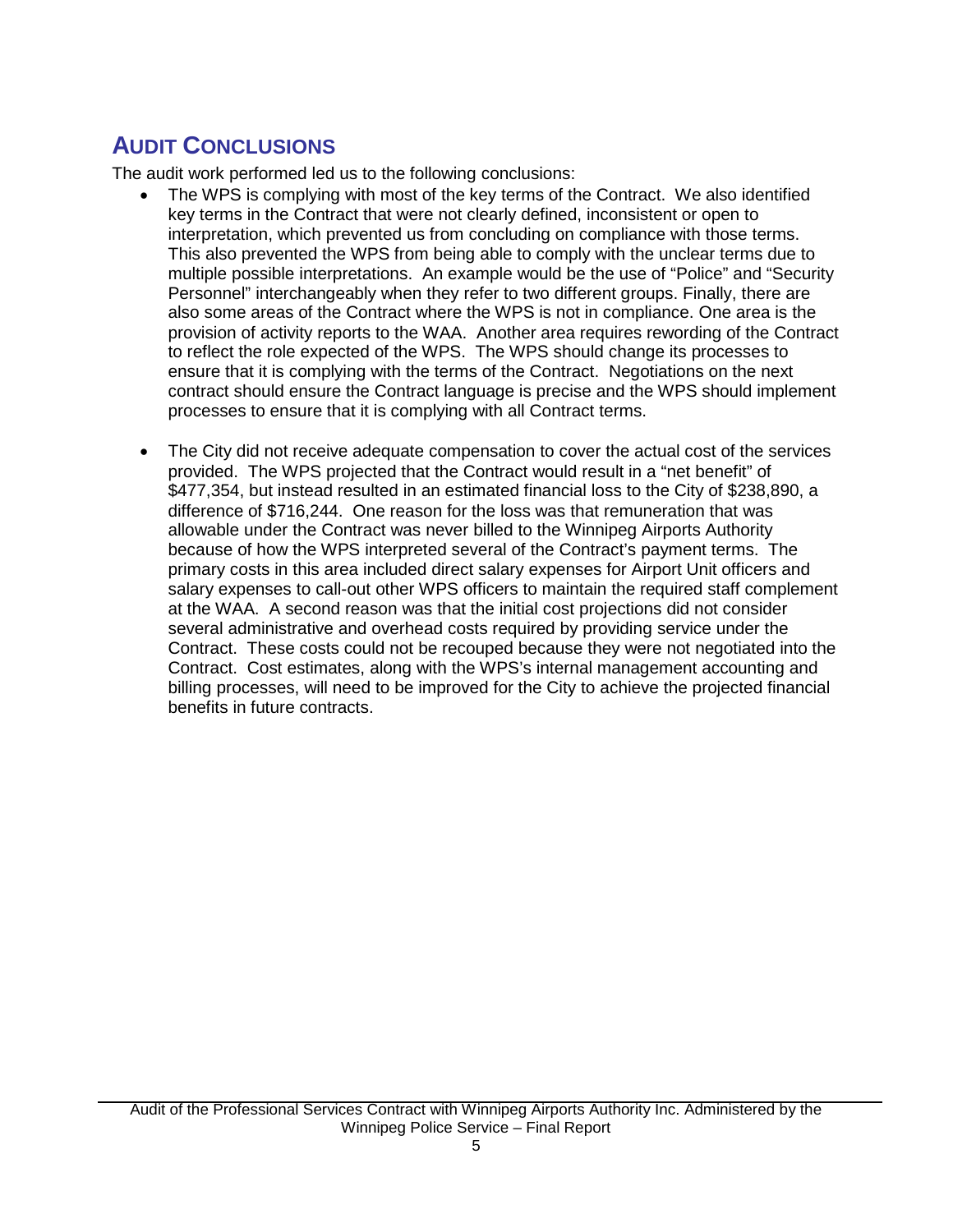# <span id="page-6-0"></span>**ACKNOWLEDGEMENT**

The Audit Department wants to extend its appreciation to all of the stakeholders who participated in this audit and especially to the Winnipeg Police Service staff for their time and cooperation.

| <b>Members of the Audit Team</b>                          |
|-----------------------------------------------------------|
| Bryan Mansky, MBA, CMA, CIA<br><b>Deputy City Auditor</b> |
| Micheal Giles, CA.CIA<br><b>Project Leader</b>            |
| Donovan Fontaine, CA.CIA<br><b>Auditor</b>                |

 $\frac{\beta_{\text{train}}}{\beta_{\text{train}}}\frac{\text{MHC}}{\text{Dirac}}$  May  $\frac{\beta_{\text{train}}}{\beta_{\text{train}}}$ 

Brian Whiteside, CA.CIA City Auditor

May 10, 2012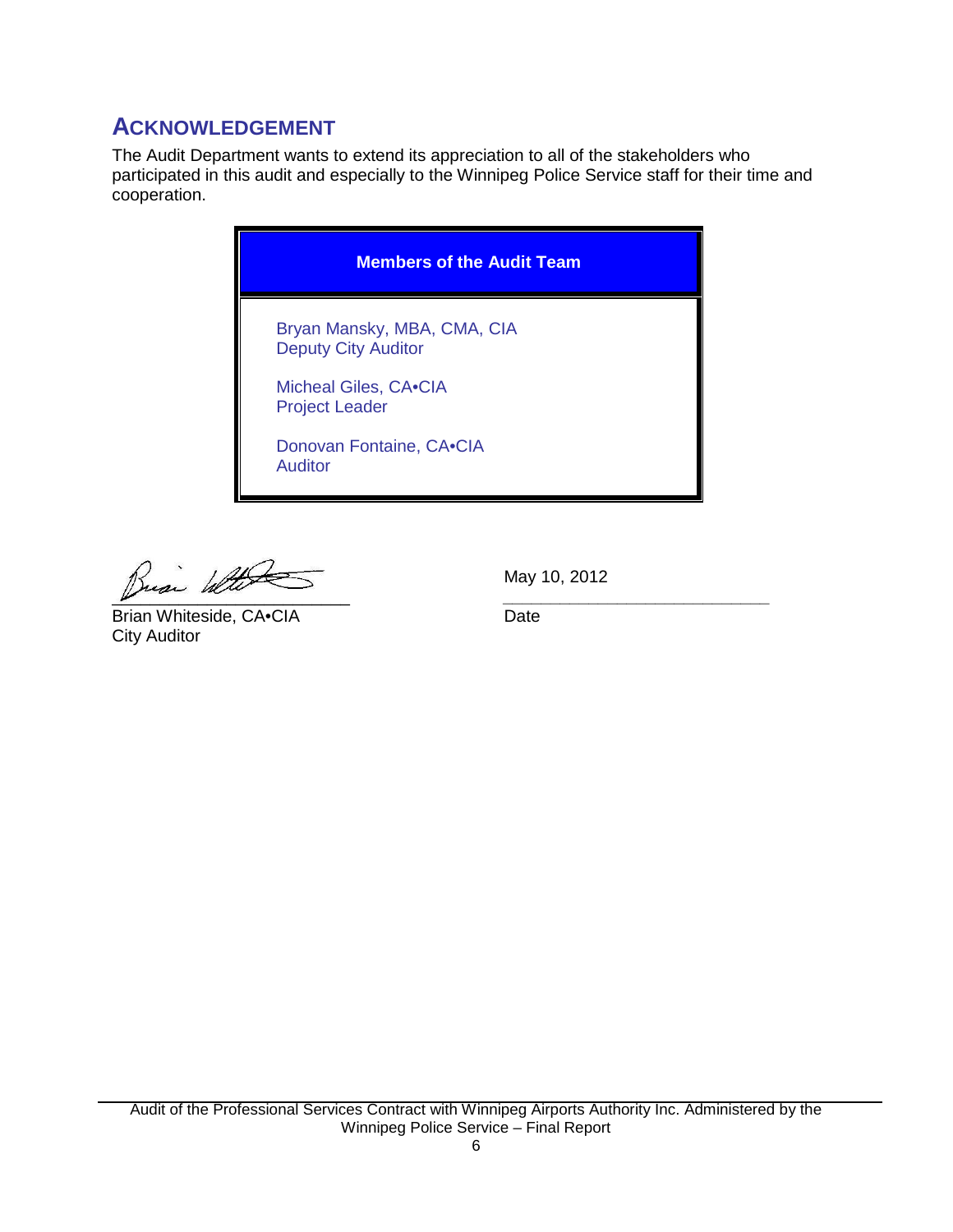# <span id="page-7-0"></span>**PROFESSIONAL SERVICES CONTRACT BACKGROUND**

The Winnipeg Airports Authority ("WAA") contracts the City of Winnipeg ("the City") to provide a dedicated complement of seventeen police officers, and timely access to the Winnipeg Police Service's ("WPS") K-9 unit, to perform duties that allow the WAA to meet civil aviation regulations set by the federal government. The negotiated total revenue to the City for the services provided under the July 1, 2008 to June 30, 2011 *Professional Services Contract* ("the Contract") was \$5,998,605, plus GST. The Contract was finalized and signed off by all parties on May 25, 2010. The costs of providing the contracted services represent about one percent of the WPS's annual operating budget. Similar agreements exist between Airport Authorities and RCMP or local police detachments in other major Canadian cities.

> On-site protective policing and security services are required at Winnipeg James Armstrong Richardson International Airport to provide services on airport property aimed at preventing unlawful interference with civil aviation and for the protection and security of the airport facilities and equipment.

- *WAA Professional Services Contract – Section 34.1* 

# *Contract Duration*

A service contract was struck in 1997 when the Winnipeg Airports Authority was created. It has since been renegotiated five times for three year terms. Prior to that time, the RCMP provided policing services out of an on-site detachment that also serviced northern Manitoba communities by plane.

# *Contract Parties*

The Contract is between the City of Winnipeg and the Winnipeg Airports Authority, Inc. The WPS provides the services on behalf of the City of Winnipeg. The Winnipeg Airports Authority is a non-share corporation that operates the James Armstrong Richardson International Airport on behalf of the Government of Canada ("the Crown").

# *Location for Services Provided*

The Contract requires the WPS to service all lands leased by the WAA from the Crown. The total area of land is about eighteen  $km^2$  in total. Most of the serviced land is located in the Winnipeg city limits; however, some of the land is located in the Rural Municipality of Rosser. (See Exhibit 1 on Page 13 for a map of the airport.)

# *Winnipeg Police Services—Regular Operations*

The WPS provides a range of peace keeping and criminal investigation services to Winnipeg citizens. Emergency response is provided within city limits on a priority basis through the 911 emergency dispatch system. Criminal investigations are scheduled and conducted as internal resources allow. Our report considers these services to be "regular police services", which are funded by municipal and provincial taxes. The Winnipeg Airports Authority has the same access to these types of police services as any other citizen of Winnipeg.

The services provided under the *Professional Services Contract* between the City and the WAA have common elements of regular police service, but the Contract is not for regular police services. The services provided are unique to the Contract and are necessary for the WAA to meet the requirements of federal civil aviation regulations. The additional services provided under the Contract are not normally within the basket of services provided by the City.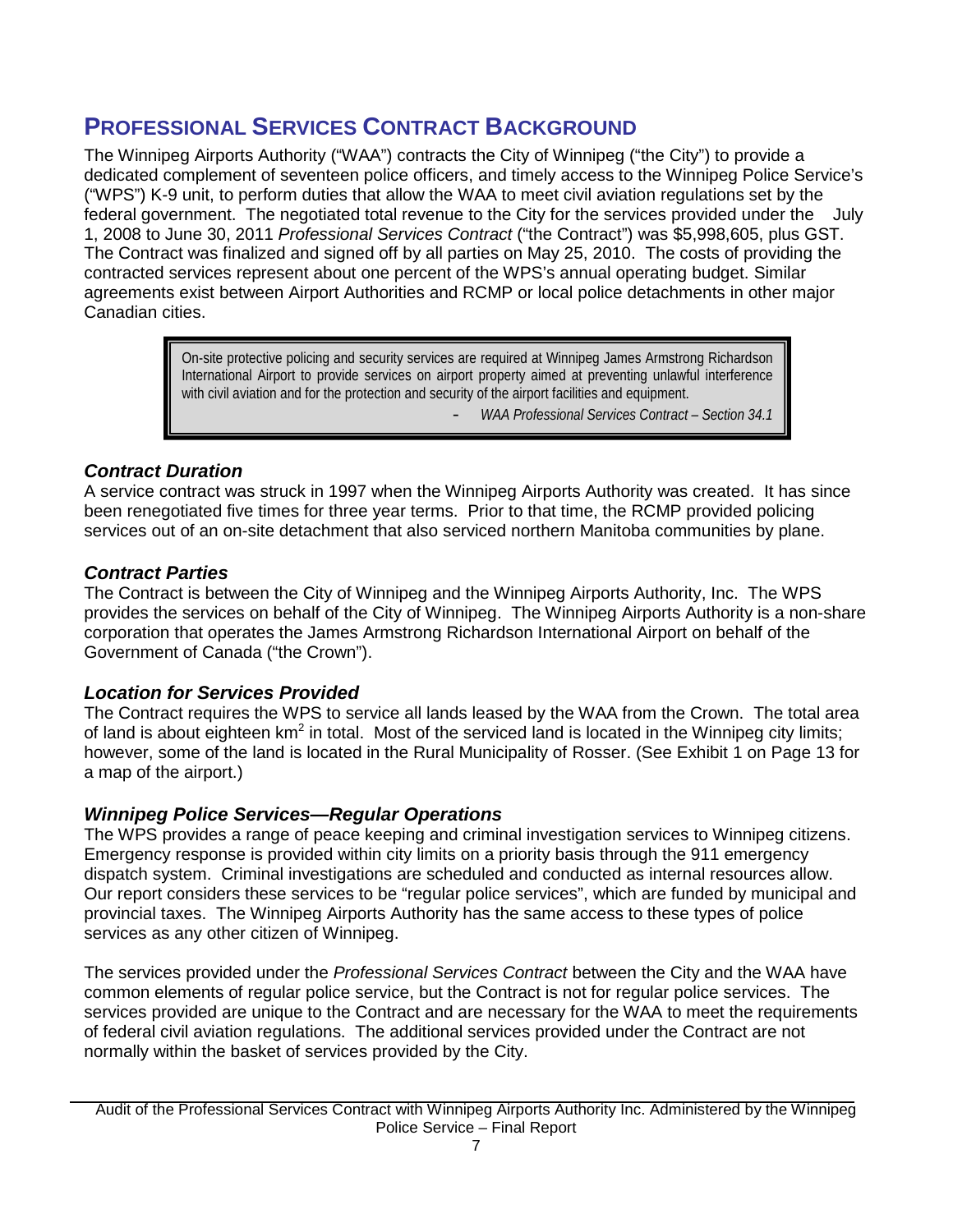# <span id="page-8-0"></span>**KEY RISKS FOR THE CONTRACT**

The *potential* key risks associated with the Contract include:

- The Contract may not have been approved by appropriate authorities.
- The Contract may not define clear service requirements.
- The Contract may not contain adequate compensation provisions for services required.
- The Winnipeg Police Service may not provide service in accordance with the Contract requirements.
- The Winnipeg Police Service may not have adequate systems in place to properly charge the Winnipeg Airports Authority for services rendered.
- The Winnipeg Police Service may not be charging the Winnipeg Airports Authority based on the terms and conditions of the Contract.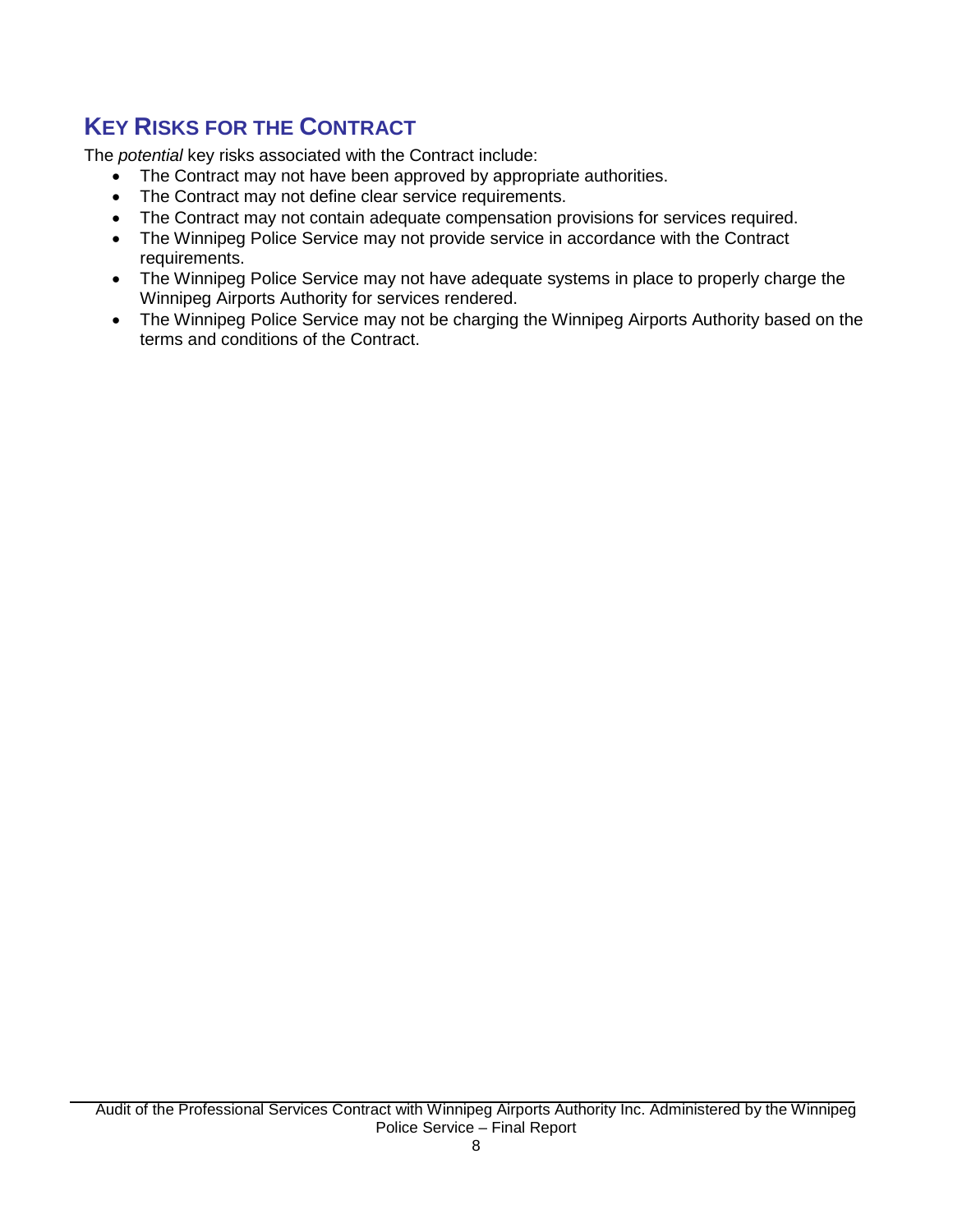# <span id="page-9-0"></span>**OBSERVATIONS AND RECOMMENDATIONS**

The following analysis is categorized into three main areas: Contract Governance, Contract Compliance, and Financial Performance. Due to the expiration of the most recent contract term as of the date of this report, many of our recommendations should be taken into consideration in future negotiations of the Contract. A complete summary of the recommendations is attached as **Appendix 2.**

# <span id="page-9-1"></span>*CONTRACT GOVERNANCE*

# *Contract Approval*

Historically, the *Professional Services Contract* has been approved by Council; however, the 2008- 2011 contract was approved by a previous Chief Administrative Officer ("CAO") without being presented to Council. The CAO was advised that *The City of Winnipeg Charter [1](#page-29-1)* and the City's *Organization By-law[2](#page-29-2)* gave the CAO the authority to manage and supervise the employees and operations of City departments, thus providing the CAO sufficient authority to approve the Contract as a staffing matter under his purview. While the contracted services have common elements of regular police services, there are several unique service requirements to be provided to the WAA. It is for this reason that we believe the substance of this Contract extends beyond a pure staffing matter.

Furthermore, the authority to approve and award contracts is governed by the City's *Materials Management Policy* ("the Policy"). We observed that the Policy contains contradictory wording which can result in different interpretations of the CAO's authority.

The Policy gives the CAO authority to approve and award a contract for "a supply" by the City<sup>[3](#page-29-3)</sup>, where "supply" is defined as "the provision of property or a service."<sup>[4](#page-29-4)</sup> The Policy then goes on to place restrictions on the CAO's authority by specifically excluding "a supply of municipal services."<sup>[5](#page-29-5)</sup> However,

the extent of the exclusion is not clear because the same paragraph also states that the exclusion is only "to the extent that the Chief Administrative Officer shall by Directive determine otherwise." Since the issuance and approval of Directives is under the CAO's

**Excerpt from the City's** *Materials Management Policy*

*This Policy… does not include… a supply by the City of municipal services…*  except to the extent that the Chief Administrative Officer shall by Directive *determine otherwise.*

- *Section B1.2*

authority, the vagueness of this final provision could be interpreted to grant the CAO unlimited authority to enter into private contracts for selling any type of service without seeking the approval of Council. We do not believe that would be the intention of the Policy. Prior to the approval of any future contracts of this nature, a review needs to be performed to determine the appropriate award authority.

# **Recommendation 1**

*We recommend that the Materials Management Division work with the CAO to clarify the wording of the*  Materials Management Policy *and prepare a report for the consideration of Council.* 

# **Management Response**

*The Materials Management Division will work with the CAO to clarify the wording of the Materials Management Policy and prepare a report for the consideration of Council by the end of October, 2012.*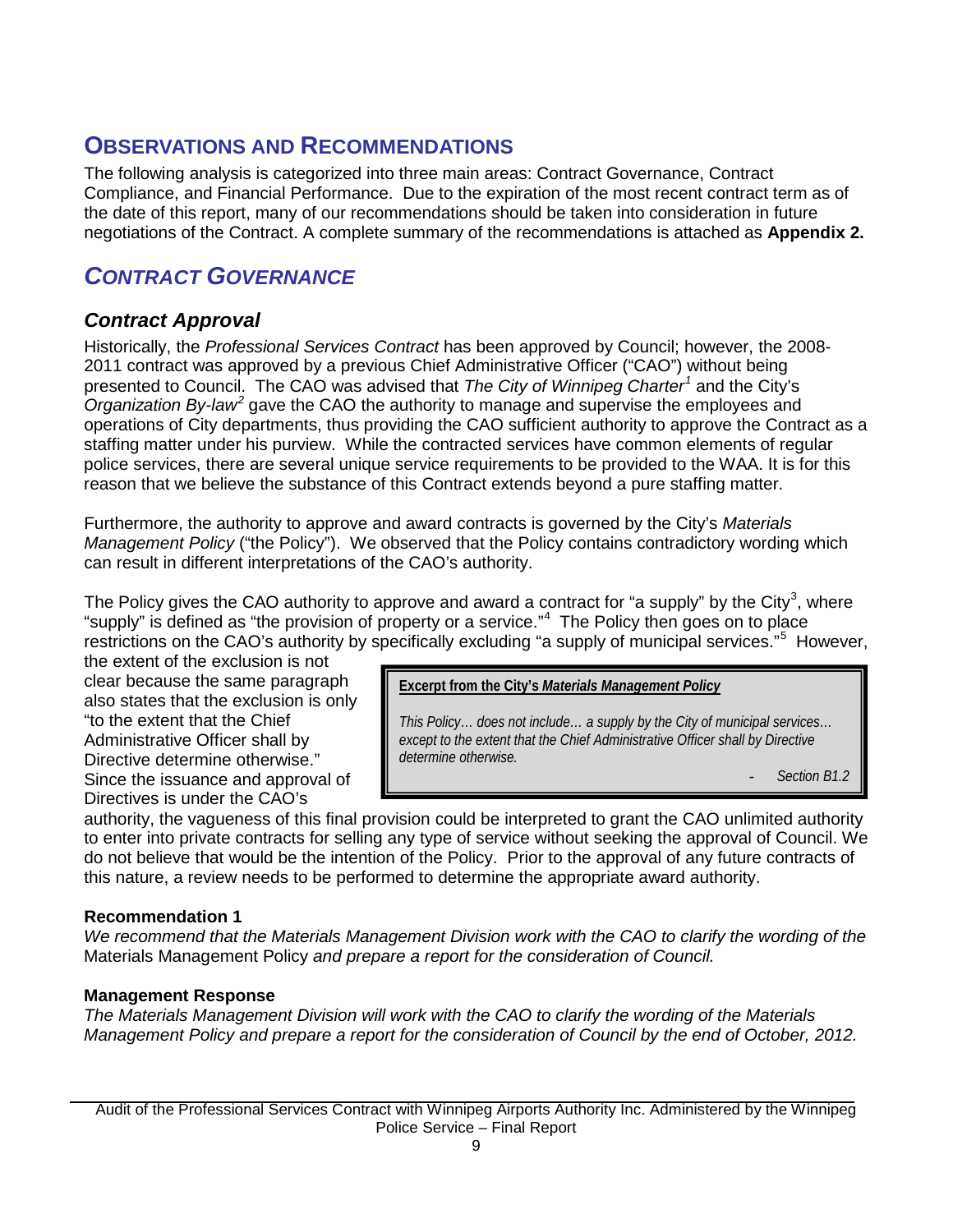# *Contract Terminology*

Clear contract terms are essential to determine whether each party to a contract is in compliance with the contract. We evaluated the clarity of the Contract and found several areas where key terms were not adequately defined, the language was vague or could be interpreted in various ways, and where the requirements were contradictory. These items are discussed below.

## *Aerodrome Security Measures*

The Contract states that WPS "shall perform services in accordance with federal, provincial and municipal laws, regulations and by-laws, and shall be responsible for any charges imposed by any laws, regulations and by-laws."<sup>[6](#page-29-6)</sup> The Contract further specifies that "civil aviation police and security requirements are legislated under the *Aerodrome Security Measures* and other federal statutes." [7](#page-29-7) The Contract, therefore, requires the WPS to provide services in accordance with *Aerodrome Security Measures* regulations. (See **Appendix 3** for a diagram of the federal regulatory framework for civil aviation.)

We found that the WPS does not have access to the *Aerodrome Security Measures*, nor has the WPS ever been granted access to them. *Aerodrome Security Measures* is a restricted document that is not publicly available. Officials from Transport Canada confirmed to us that the document has never been made available to the WPS and that the WPS is not authorized to view it. Transport Canada also confirmed that the document is not publicly released due to the aviation security risks associated with such information.

Having a contract that requires the WPS to be accountable to regulations they are not authorized to access is not reasonable. The conditions that the WPS are accountable to must be accessible to the WPS; therefore, the conditions must be fully disclosed in the Contract, and the WPS must only be held accountable to the Contract.

## **Recommendation 2**

*We recommend that the Contract be amended to exclude references to responsibilities contained in documents that the WPS cannot access.*

## **Management Response**

*The WPS concurs. Full access to references is critical if we are to be held accountable to achieve or comply with references contained in those documents. At a minimum, the full list of applicable sections should be provided. The timeframe for implementation of the recommendation is contingent on the successful negotiation and signing of a new Contract with the Winnipeg Airports Authority.*

## *Police vs. Security Personnel*

There is ambiguity in the Contract relating to the terms "police" and "security personnel". In one section, the Contract clearly states that the meaning of "security personnel… does not include police organizations who are performing airport services".<sup>[8](#page-29-8)</sup> This definition provides a clear-cut line between police personnel and security personnel; however, the Contract later blurs that line.

A subsequent section of the Contract provides a listing of requirements from the *Aerodrome Security Measures* <sup>[9](#page-29-9)</sup> for the WAA to comply w[i](#page-0-0)th. <sup>i</sup> The term "police" is not used in the listing but the term "security personnel" is used throughout. The next clause in the Contract states that "airport police

<span id="page-10-0"></span>i <sup>i</sup> We cannot conclude whether the listing of requirements given in the Contract is accurate or complete in relation to the *Aerodrome Security Measures* because the measures are not available to the public.

Audit of the Professional Services Contract with Winnipeg Airports Authority Inc. Administered by the Winnipeg Police Service – Final Report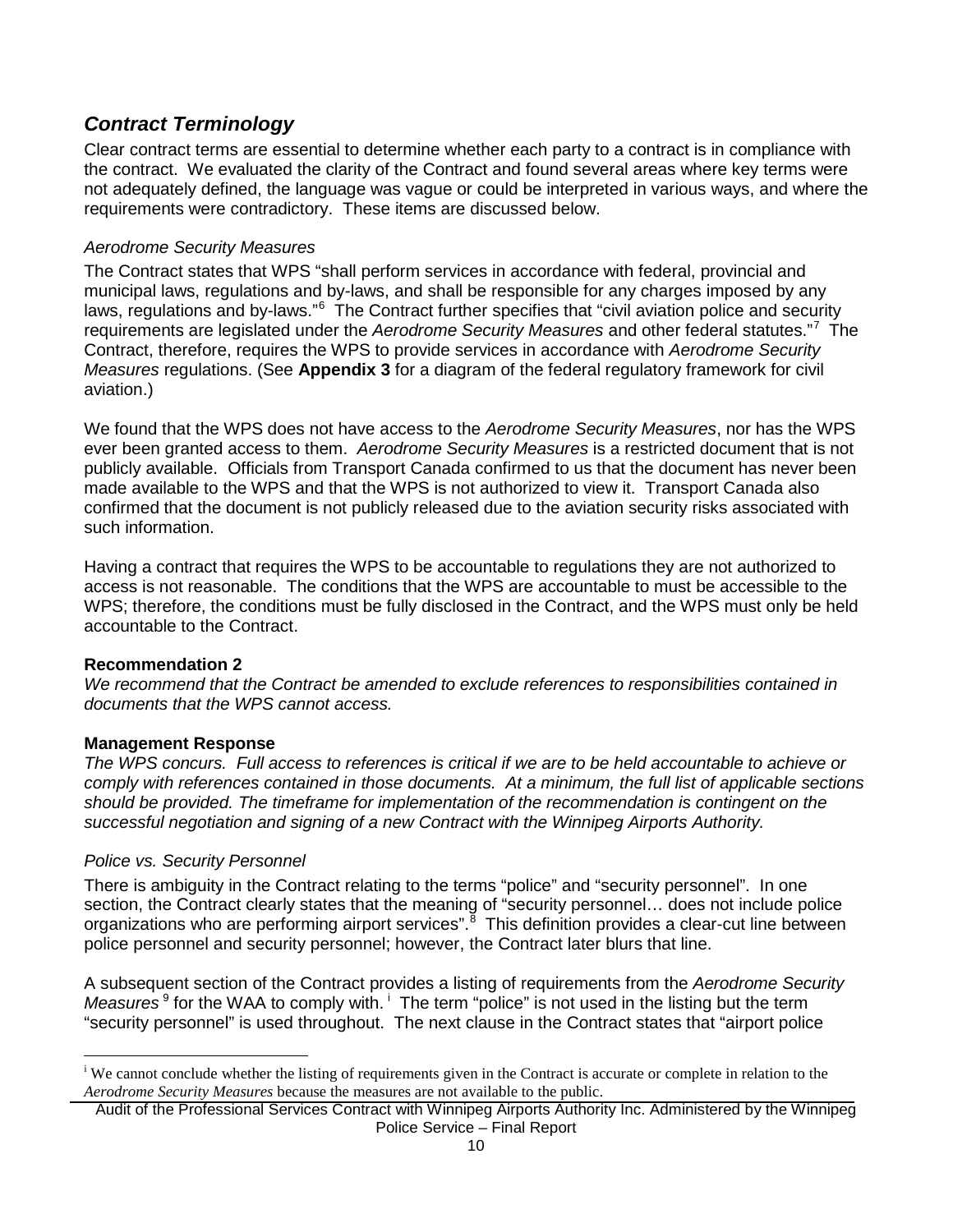personnel will be required... to provide services... as outlined [in the listing above],"<sup>[10](#page-29-10)</sup> directly referring to the "security personnel" duties described in the listing. This clearly contradicts the definition of "security personnel" given earlier.

We interviewed both the WPS Airport Unit Supervisor and WAA management in respect to the WPS's responsibilities related to the listing of responsibilities cited above. We received two very different interpretations of what each group believes the WPS is responsible for. Whereas the WAA believed that the WPS was responsible for some of the items in the listing (but not all), the Airport Unit Supervisor did not believe that the WPS was responsible for any of the items because the term "security personnel" was used. A clear definition of the Contract requirements is essential for the WPS to properly provide service in the future.

## **Recommendation 3**

*We recommend that the terms "police personnel" and "security personnel" be clearly defined in the Contract, and that all interchangeable references be removed.*

## **Management Response**

*The WPS concurs. This issue is clearly defined as problematic in the body of the audit and requires no further amplification. The timeframe for implementation of the recommendation is contingent on the successful negotiation and signing of a new Contract with the Winnipeg Airports Authority.*

# *Site, Airport, and Aerodrome*

There are three other terms that appear to be used interchangeably in the Contract, which are "Site", "Airport", and "Aerodrome". The term "Airport" is not defined in the Contract or any other guidance. The term "Site" is defined in the Contract as "the lands and premises at the Winnipeg International Airport [*sic*] leased by the WAA from the Crown."[11](#page-29-11) The geographical boundaries of these lands are not defined or described in the Contract; however, we obtained a picture from a publicly available WAA report to illustrate what we believe the lands are (included as Exhibit 1 on page 13). The total area of the land is about eighteen square kilometers in size, and a significant portion of the property is located in the Rural Municipality of Rosser.

The term "Aerodrome" is not defined in the Contract; however, both WAA management and the WPS Airport Unit Supervisor informed us the definition could be found in the *Aeronautics Act*.

The definition from the *Aeronautics Act* specifies that an aerodrome includes land and equipment required for flight. From these specifications, we have interpreted "Aerodrome" as the purple, red, and green shaded areas of Exhibit 1. The orange

"**Aerodrome**" means any area of land, water (including the frozen surface thereof) or other supporting surface used, designed, prepared, equipped or set apart for use either in whole or in part for the arrival, departure, movement or servicing of aircraft and includes any buildings, installations and equipment situated thereon or associated therewith.

- *Aeronautics Act – Section 3(1)*

(commercial) areas are not required for flight and are not part of the aerodrome. Additionally, we have interpreted "Site" as all coloured areas in Exhibit 1 because all of the coloured areas are leased by the WAA from the Crown.

Issues arise from this difference between "Site" and "Aerodrome."

One issue is that the Contract requires the WPS Airport Unit to service the entire "Site", which includes areas that are not part of the "Aerodrome". However, the Contract also requires that the WPS Airport Unit never leave the "Aerodrome" because that would violate the *Aerodrome Security Measures*. [12](#page-29-12) The

Audit of the Professional Services Contract with Winnipeg Airports Authority Inc. Administered by the Winnipeg Police Service – Final Report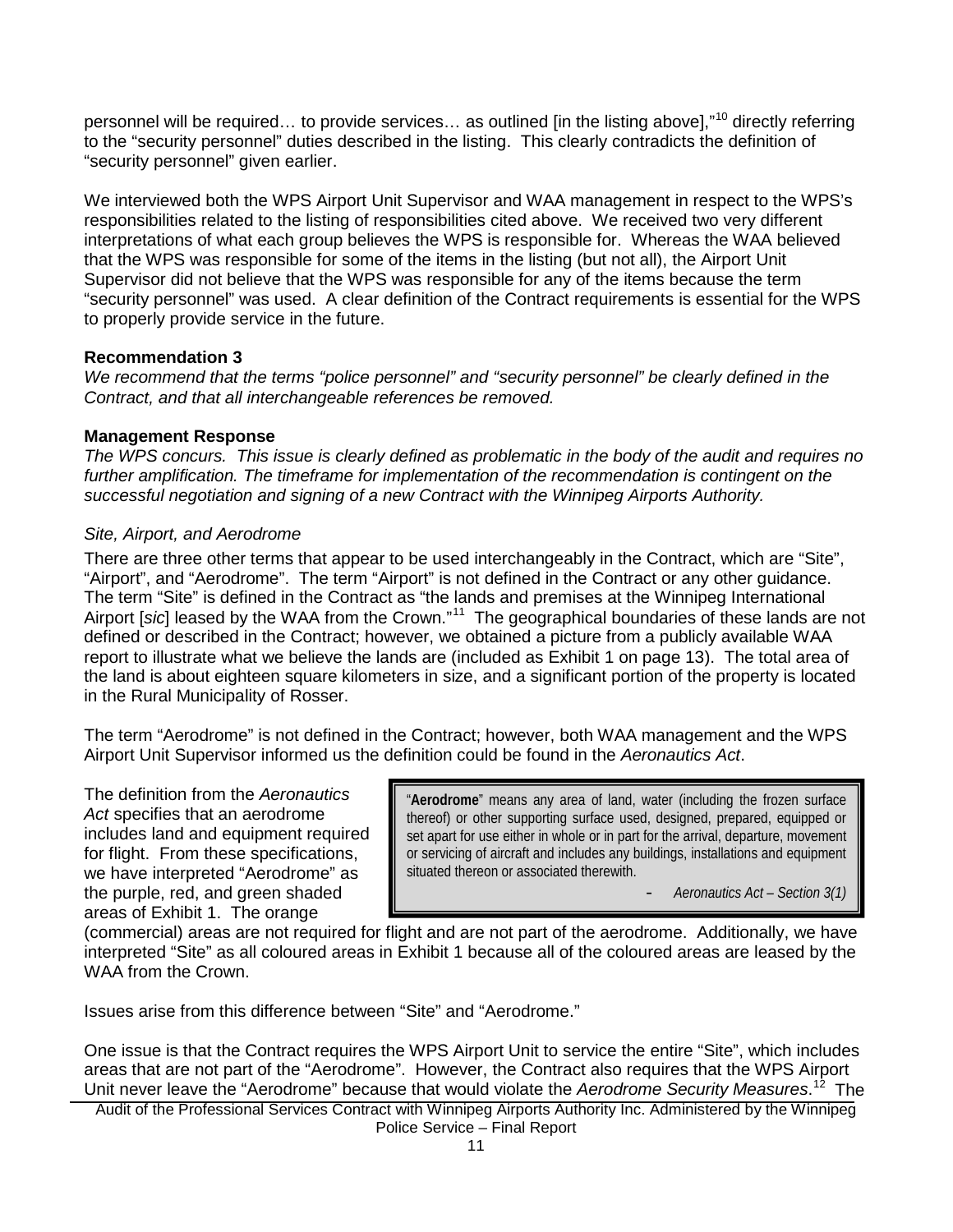Airport Unit will have to leave the Aerodrome to service any calls from non-Aerodrome property leased by the WAA from the Crown that form part of the Site (orange areas of Exhibit 1). The result is that the WPS Airport Unit may be considered in breach of one part of the Contract for responding to a call as required under another part of the Contract.

This lack of clarity in the Contract terminology needs to be addressed as it has the potential to create conflicts, both now and in the future. The area surrounding the Air Terminal has seen considerable development in the past few years with the construction of an airport hotel, the Greyhound Bus Terminal, and the Canada Post facility, all of which are not part of the "Aerodrome". The ongoing development of CentrePort, contained within the boundaries of the "Site" definition, could also require the WPS Airport Unit to attend more frequently to non-Aerodrome incidents. With a large portion of CentrePort located in the RM of Rosser, this could lead to jurisdictional conflicts with the RCMP.

The boundary for service must be clearly defined in future contracts. If the WPS Airport Unit attempts to comply with the "Site" condition in the Contract, they could be required to leave the Aerodrome to service these calls, which may be a breach of contract. Furthermore, if the "Site" definition is the preferred boundary for the WPS Airport Unit to monitor, then the staffing levels and remuneration should be reevaluated to fully consider non-Aerodrome property. These considerations highlight the importance of ensuring clarity in the Contract terminology.

The WPS and WAA need to negotiate and define the area to be serviced under the Contract. The WPS should then determine the appropriate staff levels required to provide the contracted service. We further discuss unit staffing levels relating to WPS policies and other Contract terms later in our report but cannot conclude on appropriate levels relating to geography of the service here because the boundary lines for service are not clearly defined.

## **Recommendation 4**

*We recommend that the area to be serviced be clearly defined in the Contract, and uniformly used throughout the Contract.*

## **Management Response**

*The WPS concurs. It will be important to distinguish areas of responsibility for members specifically assigned to the Winnipeg Police Service Airport Unit versus the police agency of jurisdiction for the site. As articulated by the audit team, part of the site falls within the jurisdiction of the R.C.M.P. in the RM of Rosser. It will also validate the number of personnel required to police the site. The timeframe for implementation of the recommendation is contingent on the successful negotiation and signing of a new Contract with the Winnipeg Airports Authority.*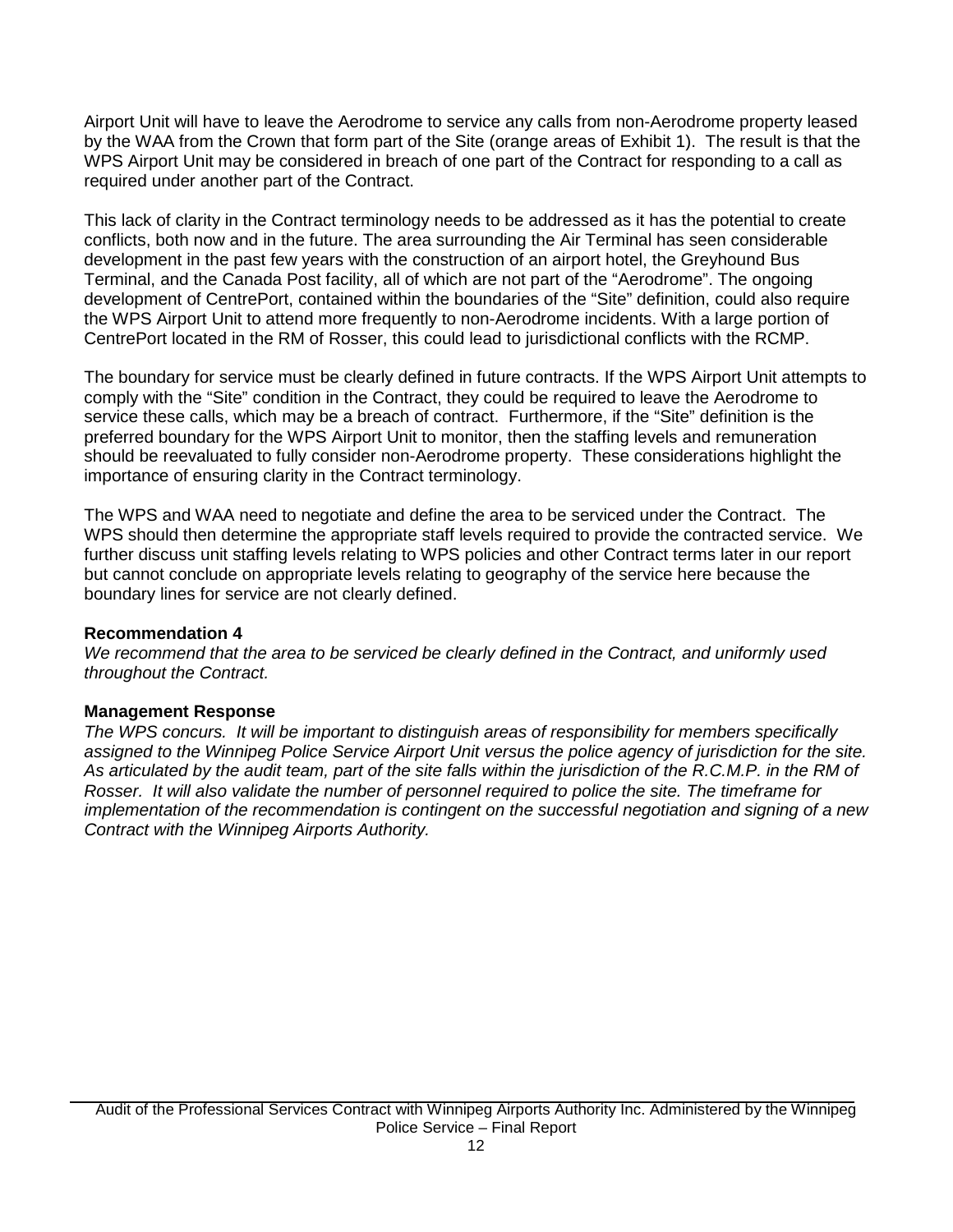Exhibit 1: Airport "Site" Layout



All Coloured Area = "Site" Purple/Red/Green Area = "Aerodrome"

Boundary lines for the RM of Rosser have been added by City of Winnipeg Audit Department.

Adapted from *Airport Development Plan Summary: Bringing 2020 Into Focus*. Winnipeg Airports Authority Inc., 2000. Web: <<*waa.ca/waa/about/publications>>* January 2012.

Audit of the Professional Services Contract with Winnipeg Airports Authority Inc. Administered by the Winnipeg Police Service – Final Report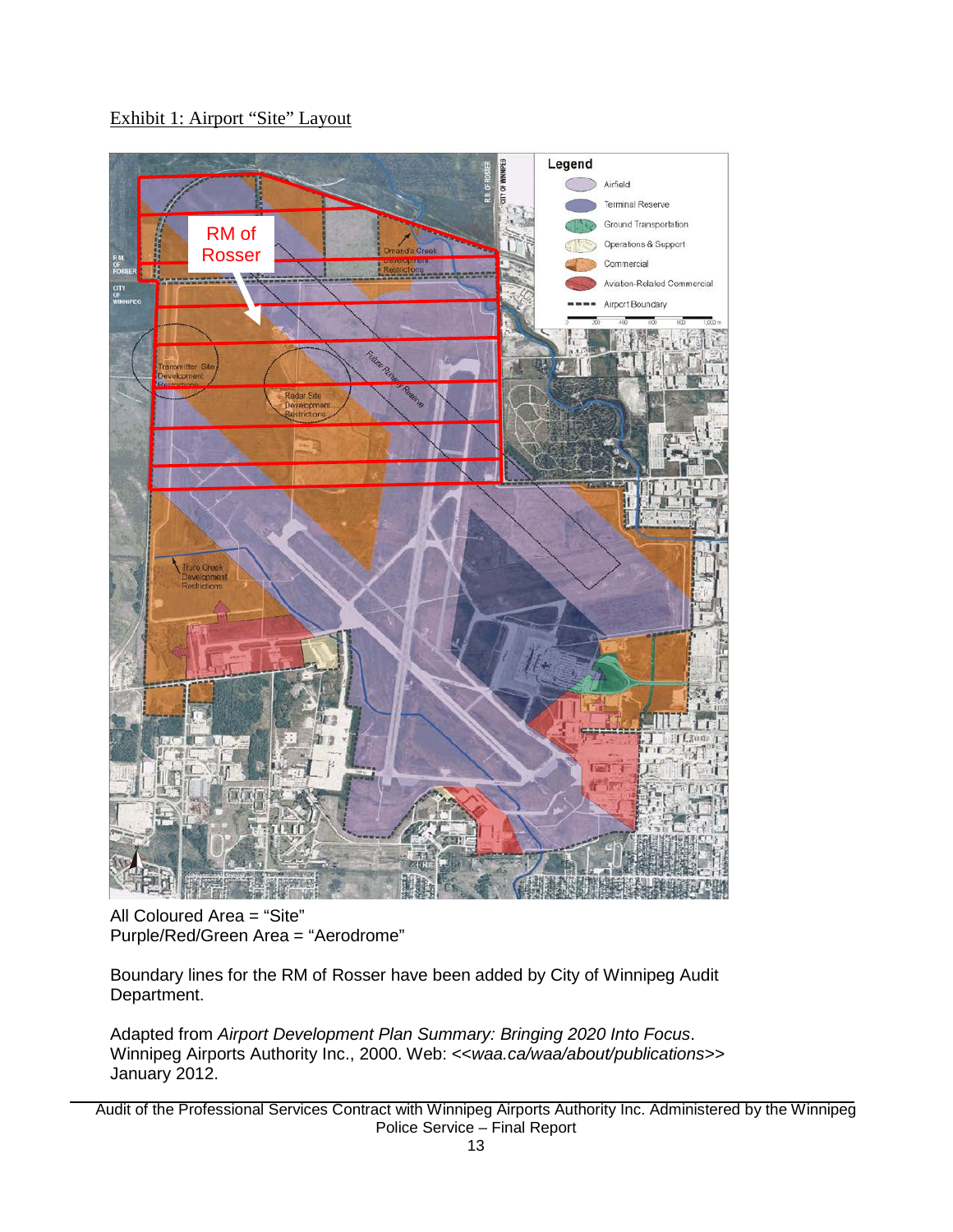# <span id="page-14-0"></span>*CONTRACT COMPLIANCE*

We found that the Winnipeg Police Service complies with most terms of the Contract, often exceeding service requirements in areas such as crowd control assistance, medical response, and public relations duties. We also observed some exceptions that are noted below.

# *Staffing Levels*

There are two factors to consider when staffing the Airport Unit: (1) the WPS's accreditation standards, and (2) the limitations in staff scheduling set by the City's collective agreement with the Winnipeg Police Association ("WPA").

Sworn peace officers (police officers) are required at the airport to meet the legislative requirements of the *Aerodrome Security Measures*, the *Preclearance Act*, and other federal civil aviation regulation documents. Regardless of the contracted terms, the WPS must also provide its services in accordance with its own policies and procedures so that it does not jeopardize its accreditation with the Commission on Accreditation for Law Enforcement Agencies.<sup>[13](#page-29-13)</sup>

We reviewed the officer staffing levels at the airport in respect with WPS policies and procedures. We found that the current staffing levels can potentially put the WPS at risk of breaching its policies and procedures, and that staffing levels should be increased to mitigate the risk. We have calculated that a minimum of twenty-three officers are needed in the Airport Unit to satisfy the Contract and maintain compliance with the WPS's policies and procedures. The specific details of the policies and procedures, and the staffing levels involved in this calculation, are not discussed in our report due to the risk it would place on the service provided at the airport to the officers and to the public.

While we have calculated a need for twenty-three FTEs, the complement size is affected by the terms of the City's collective agreement with the WPA. Due to restrictions on shift schedules imposed by the collective agreement, the WPS requires a complement of twenty-five officers in the Airport Unit. Changes to the shift schedules to require only twenty-three officers are possible; however, these changes have to be approved by the WPS's Joint Shifting Committee with the union before they can be implemented.

We note that our calculated staffing structure is based on the most straight-forward solution to the issues we have identified based on the definition of the "Aerodrome" and not the "Site" (see *Site, Airport, and Aerodrome* on page 11). It is only one of numerous possible solutions. The identification of alternative solutions and subsequent negotiations are the responsibility of the WPS and WAA, and are outside of our audit scope.

# **Recommendation 5**

*We recommend that the WPS sufficiently staff the Unit to act in accordance with their policies and procedures, and its agreement with the Winnipeg Police Association.*

# **Management Response**

*The WPS concurs. Several staffing models have been examined that will achieve this intent. The most economical solution will be to add eight (8) officers to the complement for a total of 24 officers on the*  existing 12 hour schedule. The Sergeant in charge of the unit would remain unchanged on an 8 hour *schedule for a total of 25 officers in the unit. The current staffing situation has significant financial and operational impacts on many aspects of policing functions at the airport site. The timeframe for*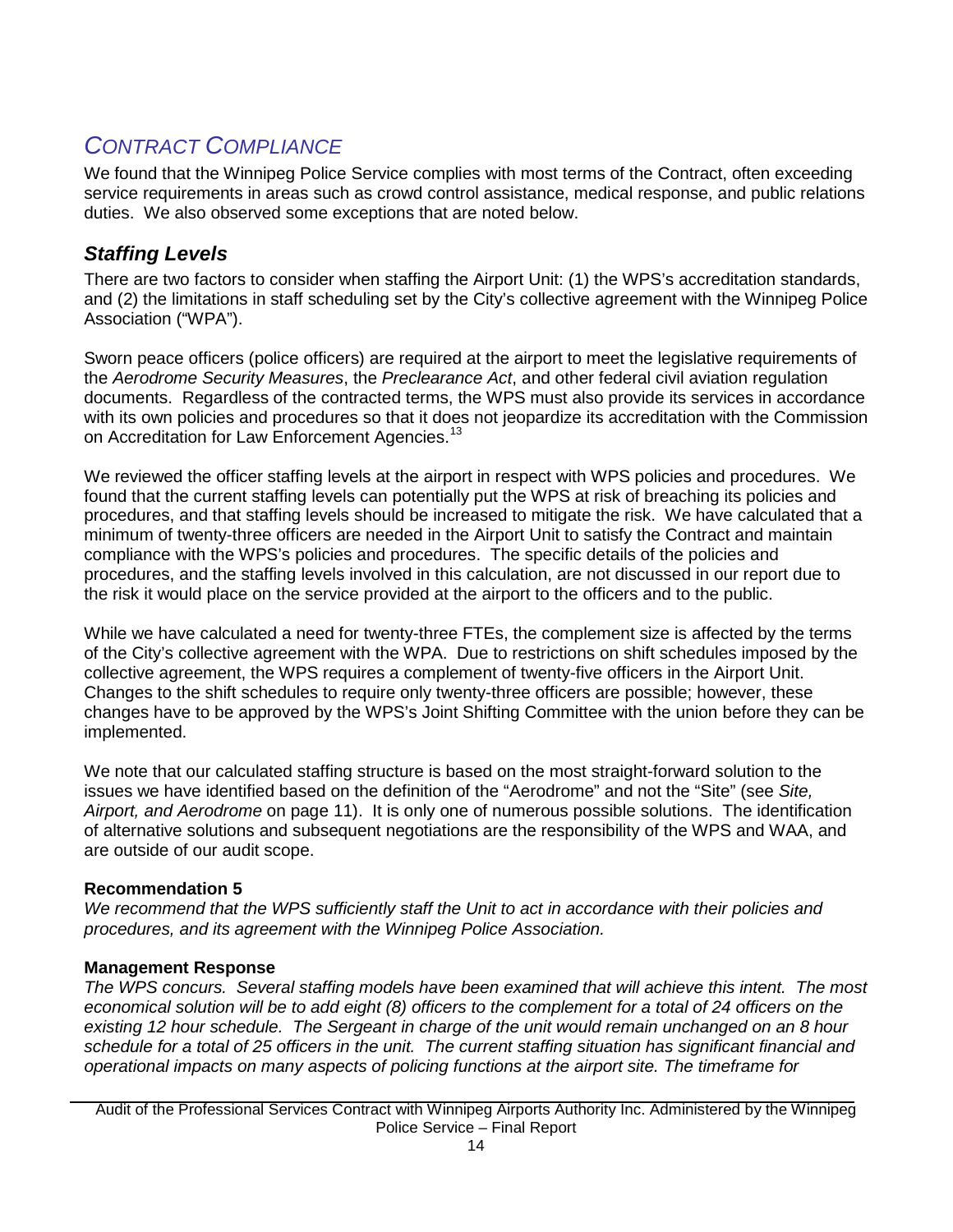*implementation of the recommendation is contingent on the successful negotiation and signing of a new Contract with the Winnipeg Airports Authority.*

# *Timed Response to Security Screening Checkpoints*

The Contract requires a police response to certain airport alarms within a specified time limit.<sup>[14](#page-29-14)</sup> Both WAA management and the WPS Airport Unit Supervisor have informed us that this response time is one of the most important aspects of the Contract. The alarms are located at specific restricted access points throughout the airport. When an alarm is tripped, the Canadian Air Transport Security Authority ("CATSA") headquarters in Ottawa receives notification of the alarm and tracks the outcome. CATSA notifies the WAA that an alarm has been tripped and the WAA notifies the WPS that a response is needed. The WPS then takes into consideration the facts relating to the call, determines what type of response is appropriate, and sends officers to respond.

There is some uncertainty as to how to measure the response time to an incident because the Contract does not specify what the initiation point for the response time is. Conceptually, it could be when the alarm is tripped—but it could also be at the point when the Airport Unit is notified. If the initiation point is when the alarm is tripped, it may not be feasible to expect a police response within the specified time because the WPS have no control over the length of time between the tripping point and when they are notified. To ensure objective and consistent basis for measurement, the Contract should be specific about the initiation point.

## **Recommendation 6**

*We recommend that the response time to alarms at restricted access points be clarified, including the initiation point of the timed response, the termination point for timed responses, and the maximum allowable time to respond to these incidents.* 

## **Management Response**

*The WPS concurs. While it has not been identified to the WPS by the WAA or Transport Canada that there are issues with our Service not meeting objectives, it is agreed that a new process needs to be put in place. Officers will be directed to utilize our current dispatch system and RMS (Records Management System) for tracking responses to all incidents in a consistent manner. The timeframe for implementation of the recommendation is contingent on the successful negotiation and signing of a new Contract with the Winnipeg Airports Authority.*

# *Response Time Tracking*

The WAA and WPS have stated that response times are a very important part of the services provided; however, we found that the WPS does not track the response times to these alarms to determine if they are meeting the Contract requirement. We also found that CATSA (which is an external party to the Contract) is the only organization that is tracking response times to these incidents.

We obtained a listing of response times to the alarms over the term of the Contract from CATSA. We found from the listing that the Airport Unit did not respond to 18% of the alarms within the required time. Exhibit 2 shows the response times to the alarms. The WPS responded to 5% of alarms within double the allowable time. The WPS also took more than double the allowable time to respond for 13% of the alarms; with some of these exceeding four times the allowable time.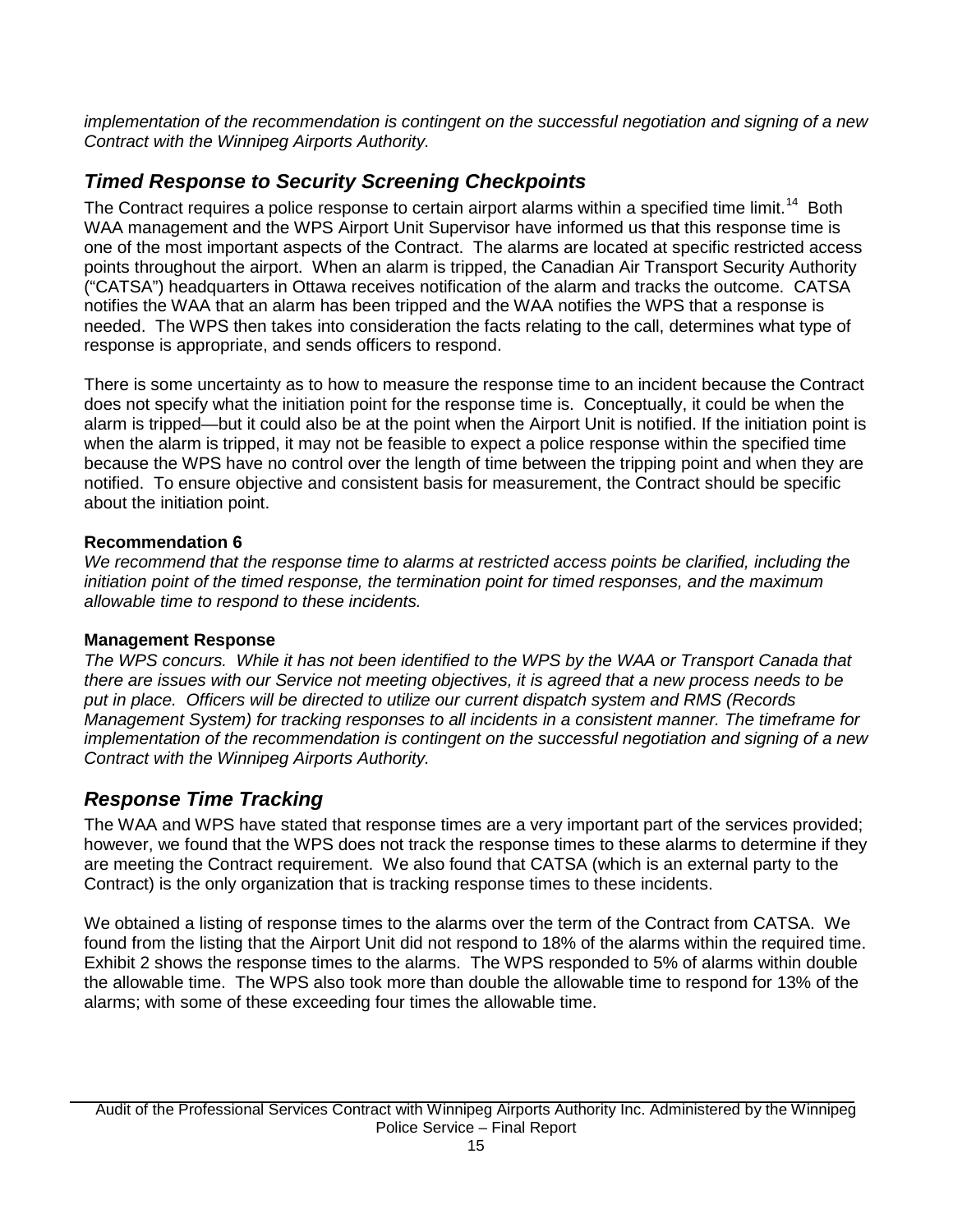The WPS refuses to place reliance on the CATSA information because it is not able to test CATSA's time keeping process. Despite the reluctance to use CATSA data, the WPS has not developed its own process to track response times to alarms. The WPS had no documentary evidence that they exceeded the time limit for any of these incidents. We found that only one late alarm response could be explained from additional information supplied in the Unit's daily activity logs; the



Source: CATSA Report

remainder are unexplained. Current response tracking is inadequate to measure performance or to identify opportunities for improvement to response times.

#### **Recommendation 7**

*We recommend that the WPS track response times to timed alarm incidents to better manage performance and monitor compliance with Contract requirements.* 

#### **Management Response**

*The WPS concurs. The processes as outlined in response to recommendation 6 are applicable to address Recommendation 7.*

# *Plan of Operations*

The Contract requires that the WPS provide an operational plan describing the normal airport police services and also a contingency plan to meet increased threat levels. These are to be reviewed semi-annually by the WAA.<sup>[15](#page-29-15)</sup> We confirmed with both WAA and WPS management that these plans have never been completed or submitted. We note that the WPS does have comprehensive service plans for providing police services for the City of Winnipeg as a whole, including the James Armstrong Richardson International Airport area. The documents required by the Contract relating to this specific clause, however, have not been completed.

#### **Recommendation 8**

*We recommend that the WPS prepare a plan of operations and a contingency plan to be reviewed by the WAA in accordance with the terms of the* Professional Services Contract*, and ensure future contracts provide for a fair compensation to the City when increased service levels are required by the WAA.*

#### **Management Response**

*The WPS concurs. We will work with the WAA to determine what operational plans and contingency plans are required for the site. While our current "All Hazards Plan" provides overall guidelines, it is recognized that plans specific to airport are necessary and shall be completed once information* 

Audit of the Professional Services Contract with Winnipeg Airports Authority Inc. Administered by the Winnipeg Police Service – Final Report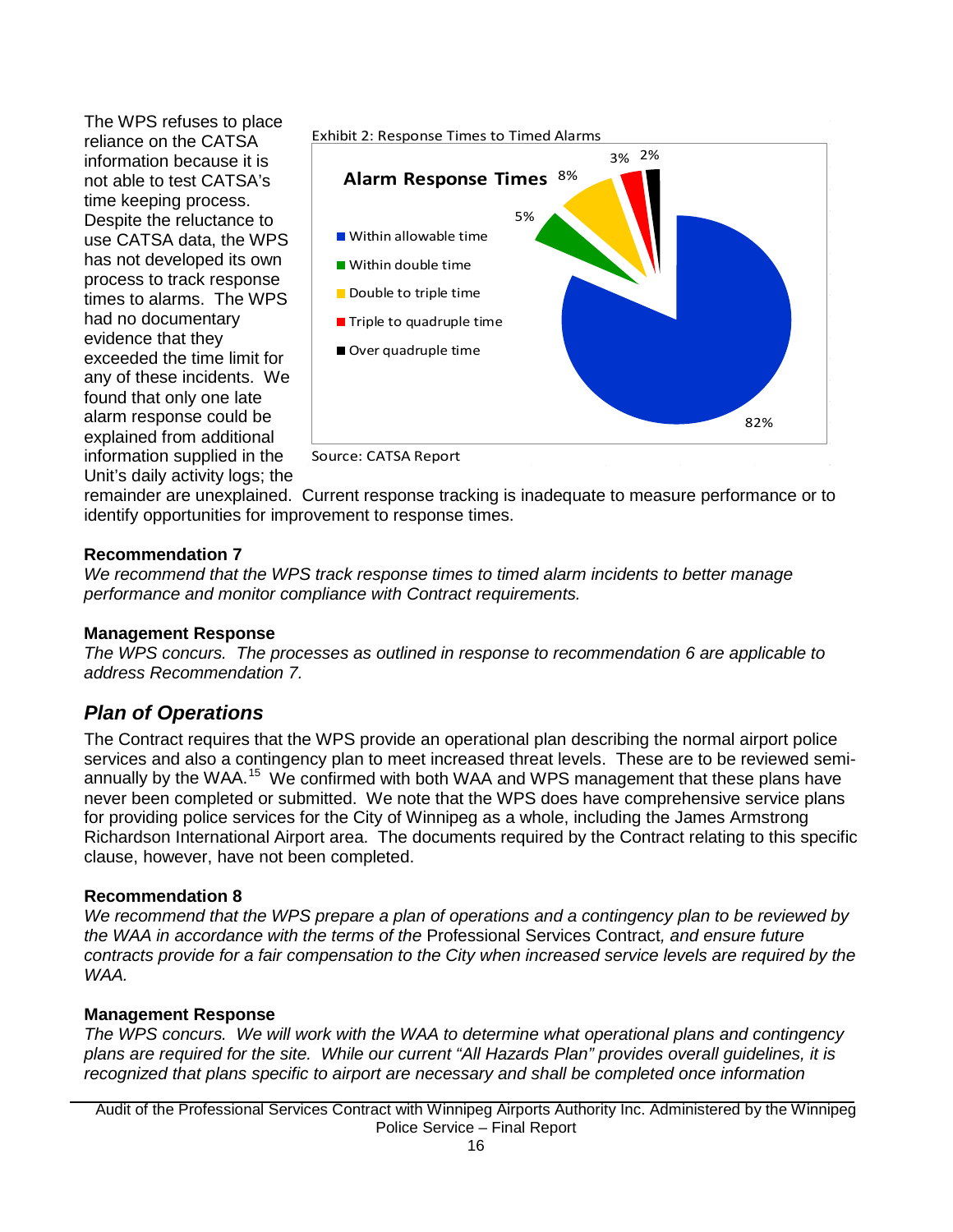*regarding requirements are received. The timeframe for implementation of the recommendation is contingent on the successful negotiation and signing of a new Contract with the Winnipeg Airports Authority.*

# *Reporting*

We found some areas of the Contract requiring the WPS to provide reports to the WAA that the WPS does not comply with. The Contract requires the WPS to submit daily activity logs of security incidents to the WAA.[16](#page-29-16) This requirement includes *all* incidents handled and especially those of a more serious nature.<sup>[17](#page-29-17)</sup> We confirmed with both WAA and WPS management that this is not being completed. While testing the documentation for our audit, we also found the Airport Unit was missing a significant number of its daily log reports over the period of the Contract. The Unit Supervisor explained that the missing logs were due to updating the computer equipment at the Airport and from transferring the logs from hard drive storage to the WPS's server.

The Contract also requires the WPS to submit "a monthly statistical report" to the WAA "showing a break down [sic] of the various activities" in the report.<sup>[18](#page-29-18)</sup> We confirmed with the Airport Unit Supervisor that the only statistic reported to the WAA is the number of alarms answered for the month. The Supervisor also explained to us that the current number of alarms responded to is all of the information that the WAA wants to receive. We confirmed that the WAA does not have any formal complaints about the level of reporting that is submitted. While the Contract is not specific about what statistics should be reported to the WAA, we believe that the number of alarms answered does not meet the spirit of the requirement to show "a breakdown of activities", and that the WPS is not complying with the current requirement of the Contract. The reporting requirements should be reviewed by the WPS and WAA and the Contract language written to reflect the WAA's reporting needs, and to prevent conditions that would breach the Contract.

## **Recommendation 9**

*We recommend that future contracts only contain mutually agreed to reporting requirements that provide meaningful information to convey service activity and compliance with the Contract.* 

# **Management Response**

*The WPS concurs. The new procedures being undertaken to have our members operate through our dispatch system and report through the established RMS will address any issues arising from reporting requirements. The timeframe for implementation of the recommendation is contingent on the successful negotiation and signing of a new Contract with the Winnipeg Airports Authority.*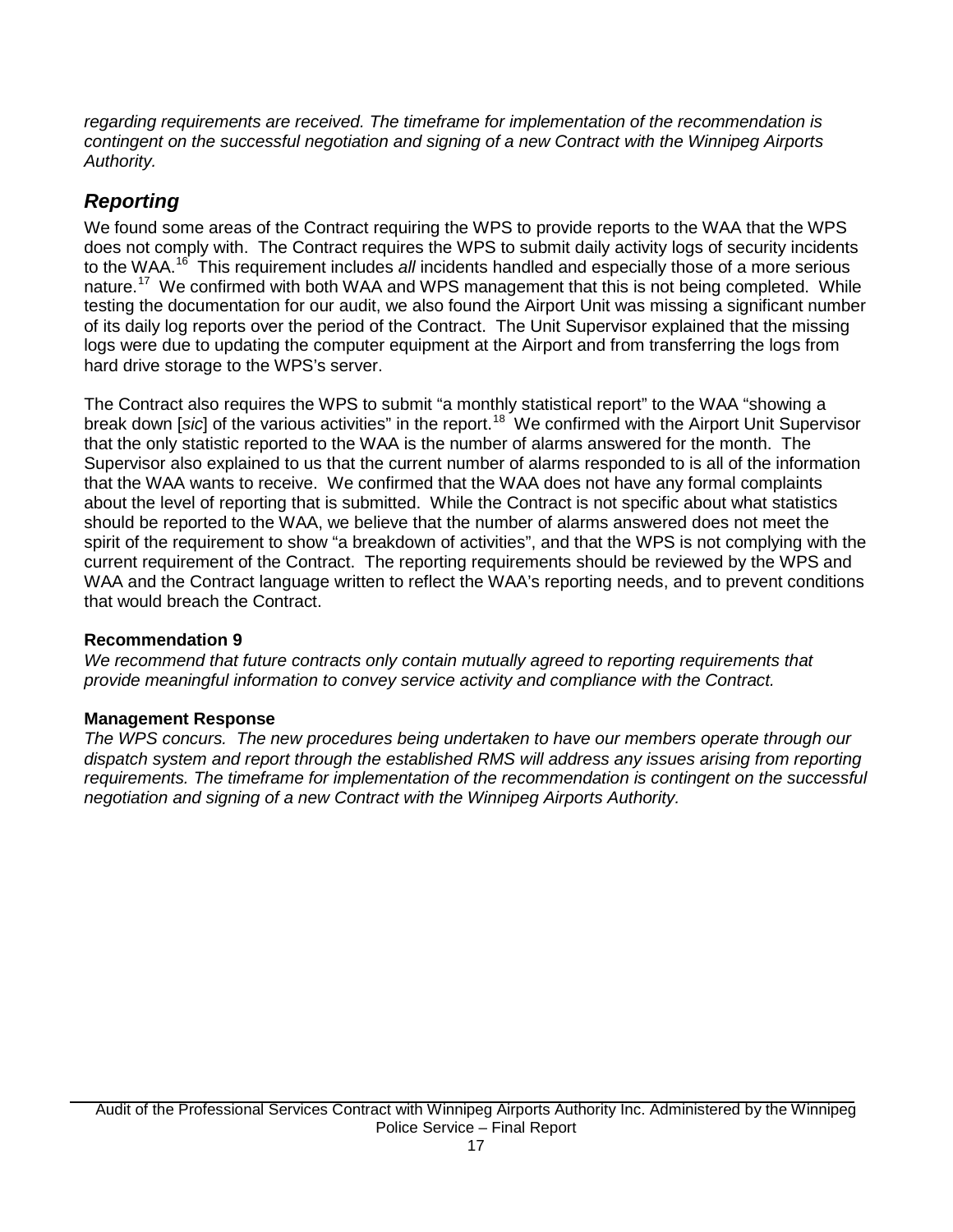# *Explosives Training*

The Contract requires that police personnel be trained to operate explosive trace detection equ[i](#page-10-0)pment.<sup>[19](#page-29-19)</sup> WPS management informed us that officers receive sufficient training in their general training program to secure and protect the scene of an explosive device incident, should it occur. The officers do not, however, receive training to operate the detection equipment because another organization performs this role at the airport. Since the training is specifically required by the Contract, but not by the practical role performed at the airport, the requirement should be removed from the Contract.

## **Recommendation 10**

*We recommend that the requirement to have officers trained to operate explosive detection equipment be removed from the Contract.* 

## **Management Response**

<span id="page-18-0"></span>*The WPS concurs. This is a duty no longer performed by our members and as such should be removed from the contract. The timeframe for implementation of the recommendation is contingent on the successful negotiation and signing of a new Contract with the Winnipeg Airports Authority.*

i <sup>1</sup> The requirement is in the listing noted in our discussion of the terms "Police" and "Security Personnel" (page 10), which leaves some room for interpretation on whether the police are responsible for the requirement or not.

Audit of the Professional Services Contract with Winnipeg Airports Authority Inc. Administered by the Winnipeg Police Service – Final Report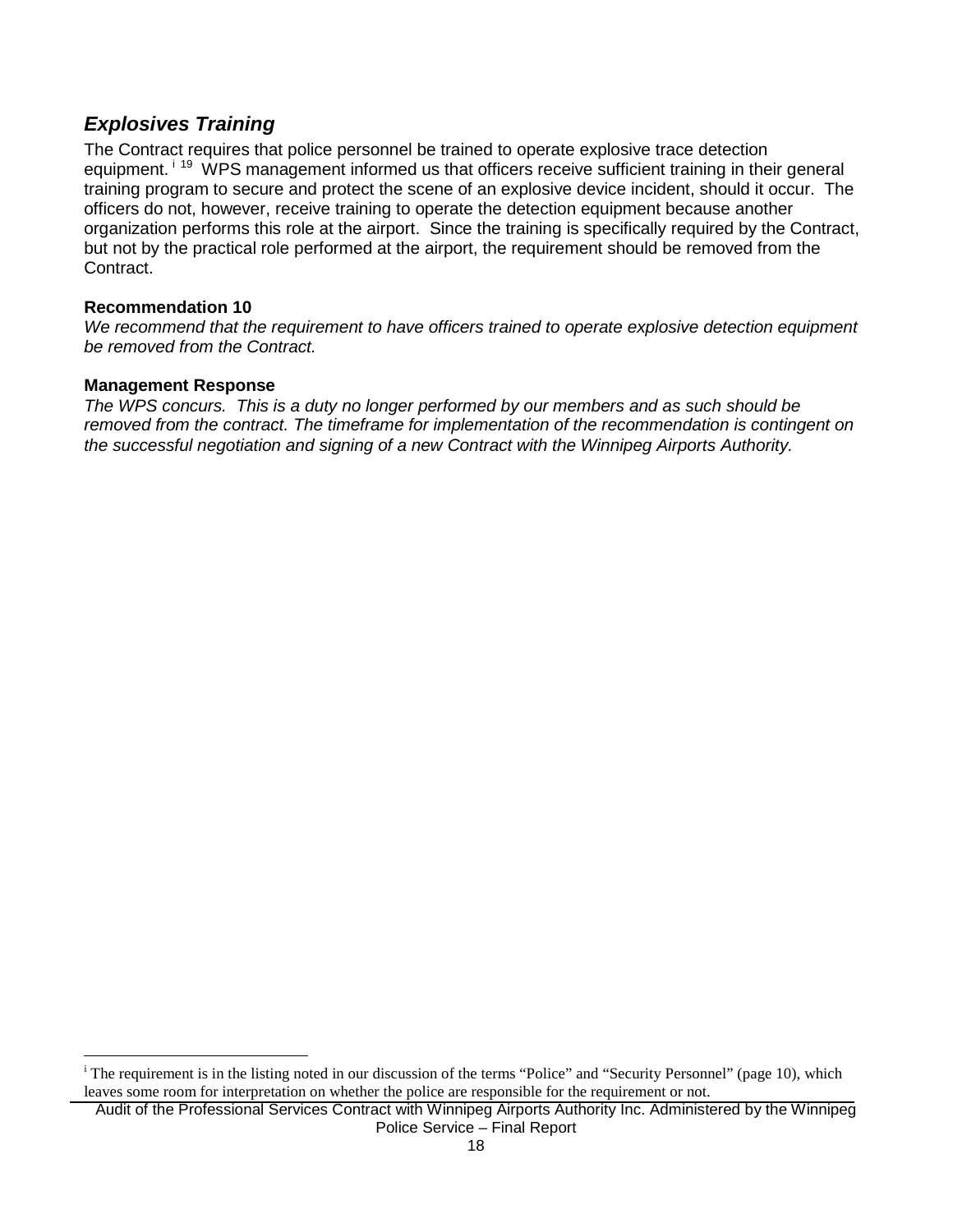# *FINANCIAL PERFORMANCE*

We evaluated the financial performance of the Contract in two phases. The first phase analyzed the financial expectations of the Contract by comparing the approved financial projections to the actual revenues collected and expenses incurred. The second phase evaluated the financial results by comparing the actual revenue billings to what was allowed by the Contract. The results of the analyses are discussed below.

# **Financial Expectations**

The City expected a "net benefit" of \$477,354 (8% profit margin) for performance of the Contract. This benefit came from a 9% administration fee being applied to the expected salary costs, less \$43,767 in expected administration costs. (See the "Approved by the CAO" column in Exhibit 3.)

|                                                                                                                                                            | <b>Approved by</b> |           |                       |            |                   |            |        |  |
|------------------------------------------------------------------------------------------------------------------------------------------------------------|--------------------|-----------|-----------------------|------------|-------------------|------------|--------|--|
|                                                                                                                                                            | the CAO            |           | <b>Actual Results</b> |            | <b>Difference</b> |            | Diff % |  |
| <b>Revenues</b>                                                                                                                                            |                    |           |                       |            |                   |            |        |  |
| <b>Contract Revenues</b>                                                                                                                                   | \$                 | 6,024,436 | \$                    | 6,048,194  | \$                | 23,758     |        |  |
| <b>CATSA Revenues (Note 1)</b>                                                                                                                             |                    |           |                       | 69,472     |                   | 69,472     |        |  |
| <b>Total Revenues</b>                                                                                                                                      | \$                 | 6,024,436 | \$                    | 6,117,666  | \$                | 93,230     | 2%     |  |
| Costs                                                                                                                                                      |                    |           |                       |            |                   |            |        |  |
| <b>Salaries and Benefits</b>                                                                                                                               |                    | 5,121,831 |                       | 5,204,717  |                   | 82,886     |        |  |
| Overtime                                                                                                                                                   |                    |           |                       | 174,397    |                   | 174,397    |        |  |
| <b>Internal Callouts</b>                                                                                                                                   |                    | 123,344   |                       | 249,381    |                   | 126,037    |        |  |
| <b>External Callouts (Note 2)</b>                                                                                                                          |                    |           |                       | 112,533    |                   | 112,533    |        |  |
| <b>Total Salaries</b>                                                                                                                                      | \$                 | 5,245,175 | \$                    | 5,741,028  | \$                | 495,853    | 9%     |  |
| <b>Total K9</b>                                                                                                                                            | \$                 | 258,140   | \$                    | 182,066    | \$                | (76, 074)  | $-29%$ |  |
| Admin Costs (Note 3)                                                                                                                                       |                    |           |                       | 139,060    |                   | 139,060    |        |  |
| Insurance (Note 4)                                                                                                                                         |                    |           |                       | 75,000     |                   | 75,000     |        |  |
| Sundry Office                                                                                                                                              |                    | 43,767    |                       | 47,357     |                   | 3,590      |        |  |
| <b>Training Costs</b>                                                                                                                                      |                    |           |                       | 95,569     |                   | 95,569     |        |  |
| <b>Vehicle Costs</b>                                                                                                                                       |                    |           |                       | 76,476     |                   | 76,476     |        |  |
| <b>Total Other costs</b>                                                                                                                                   | \$                 | 43,767    | \$                    | 433,462    | \$                | 389,695    | 890%   |  |
| <b>Total Costs</b>                                                                                                                                         | Ś                  | 5,547,082 | \$                    | 6,356,556  | \$                | 809,474    | 15%    |  |
| <b>Net Benefit (Loss)</b>                                                                                                                                  | \$                 | 477,354   | \$                    | (238, 890) | \$                | (716, 244) |        |  |
| Note 1. An additional agreement was signed by CATSA to fund overtime costs relating to a period of                                                         |                    |           |                       |            |                   |            |        |  |
| increased security levels on behalf of the WAA.                                                                                                            |                    |           |                       |            |                   |            |        |  |
| The following line items contain significant estimates:                                                                                                    |                    |           |                       |            |                   |            |        |  |
| Note 2. The estimated costs of officers not within the Airport Unit used to maintain minimum<br>complement at necessary times (provided by WPS Management) |                    |           |                       |            |                   |            |        |  |
| Note 3. Estimated labour costs for management, financial and legal services to administer the                                                              |                    |           |                       |            |                   |            |        |  |
| Contract (provided by WPS Management, WPS Finance and the Legal Services Department)                                                                       |                    |           |                       |            |                   |            |        |  |
| Note 4. The estimated insurance premiums relating to the Contract (provided by the Risk Management                                                         |                    |           |                       |            |                   |            |        |  |
| Division of the Corporate Finance Department)                                                                                                              |                    |           |                       |            |                   |            |        |  |
| Source: WPS Peoplesoft reports, internal reports and management estimates                                                                                  |                    |           |                       |            |                   |            |        |  |

**Exhibit 3: Financial Performance of the Contract**

Audit of the Professional Services Contract with Winnipeg Airports Authority Inc. Administered by the Winnipeg Police Service – Final Report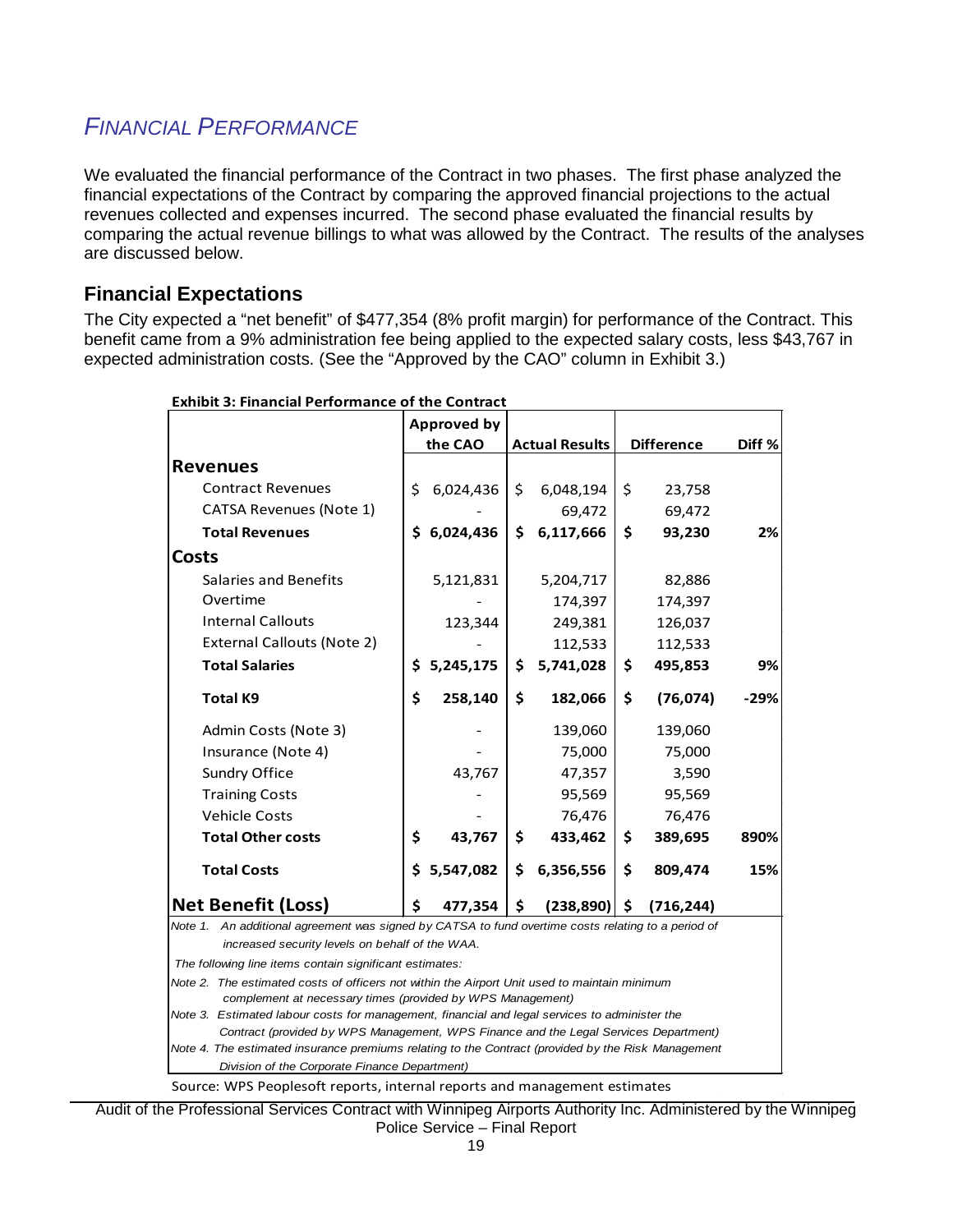The City actually experienced a loss of \$238,890 (4% loss) by performing the Contract. (See the "Actual Results" column in Exhibit 3.)

The loss occurred because the actual costs of the Contract were \$716,244 higher than the original projection while there was only a \$93,230 increase in the revenue to cover the additional costs. Upon further analysis, we found that the additional costs could be divided into two different categories. First, there were additional costs that could have been recovered under the Contract but were not billed to the WAA. Second, there were costs incurred that were not considered in the Contract and, therefore, could not be recovered from the WAA. Exhibit 4 quantifies the unrecovered costs (see **Appendix 4** for a more detailed analysis).

| <b>Exhibit 4: Unrecovered Cost Analysis</b> |    |                        |    |                                   |  |  |
|---------------------------------------------|----|------------------------|----|-----------------------------------|--|--|
|                                             |    | Recovery<br>allowed by |    | <b>Costs not</b><br>considered in |  |  |
| <b>Expenses</b>                             |    | contract               |    | contract                          |  |  |
| Salaries and Benefits                       |    | 59,417                 |    |                                   |  |  |
| Overtime                                    |    | 42,572                 |    | 45,526                            |  |  |
| <b>Internal Callouts</b>                    |    | 126,037                |    |                                   |  |  |
| <b>External Callouts</b>                    |    | 112,533                |    |                                   |  |  |
| <b>Total Salaries</b>                       | \$ | 340,559                | \$ | 45,526                            |  |  |
| <b>Admin Costs</b>                          |    |                        |    | 139,060                           |  |  |
| Insurance                                   |    |                        |    | 75,000                            |  |  |
| Sundry Office                               |    |                        |    | 3,590                             |  |  |
| <b>Training Costs</b>                       |    |                        |    | 95,569                            |  |  |
| <b>Vehicle Costs</b>                        |    | 21,092                 |    | 55,384                            |  |  |
| <b>Total other costs</b>                    | \$ | 21,092                 | \$ | 368,603                           |  |  |
| <b>Total Expenses</b>                       | \$ | 361,651                | \$ | 414,129                           |  |  |

# **Financial Results**

## **Costs that Should Have Been Recovered**

Exhibit 4 illustrates that \$361,651 of the expenses not billed to the WAA were in fact recoverable under the Contract. The significant expenses that were not fully billed out were for callout costs, some salaries and benefits, and vehicle costs for the WPS's "airside" vehicle.

Callout costs occur when officers are called in to maintain the minimum complement due to officer illness, or other reasons, and may require payment at overtime rates. Officers assigned to the Airport Unit can be called in (an internal callout) or officers from other divisions can be called in (an external callout). The WPS had estimated that the costs of sick leave for the Unit would be 2.8% of salaries. The WPS then billed the WAA \$123,344 to cover these projected costs over the Contract term. However, actual total costs incurred (actual internal and external callouts from Exhibit 3 on page 19) amounted to \$361,914, resulting in a recovery of approximately 34% of the actual total callout costs.

We found that there are primarily two reasons that the projected amounts did not fully recover the callout costs.

Audit of the Professional Services Contract with Winnipeg Airports Authority Inc. Administered by the Winnipeg Police Service – Final Report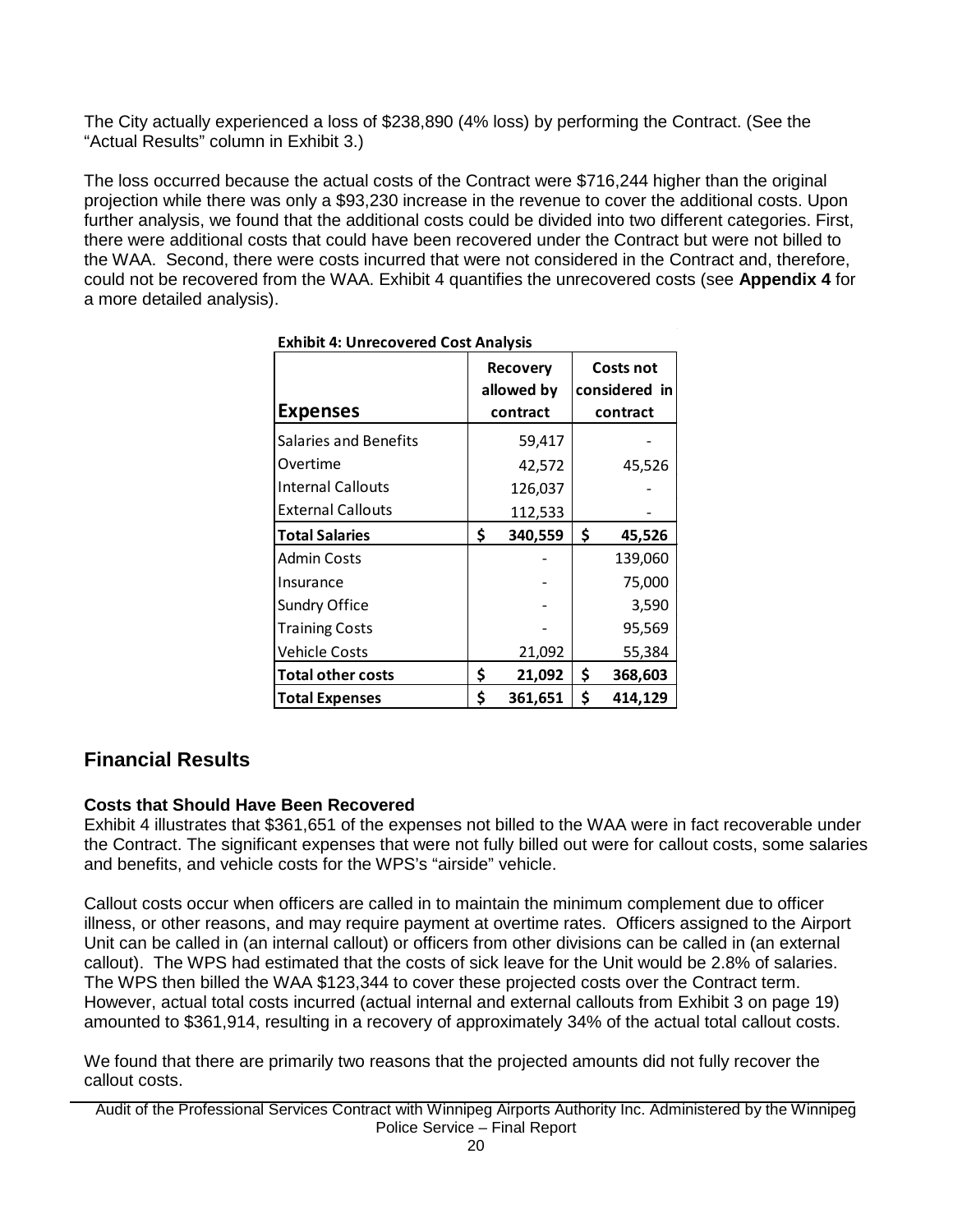First, the Airport Unit experienced several periods of extended leave that were not forecasted. Five of the officers were on leave for about three months each due to illnesses or injuries over the Contract term. We also found that significantly higher callout costs occurred during the times when officers were on extended sick leave. The callout costs for these periods were approximately \$50,000.

Second, the current staffing schedule causes the day shift to inherently be prone to higher callout levels. The day shift has significantly more demands on officer time because more staff are required to work the day shift, but there is also a higher demand for other time requirements, such as training sessions and court appearances. These other demands cause a higher necessity for callouts during the day to cover for officers who are away. We found this was demonstrated by the fact that about 70% of all internal callouts occurred on the day shift, while only 30% occurred on the night shift.

The Contract classifies callouts to maintain the minimum complement as "extra work" that is recoverable from the WAA.<sup>[20](#page-29-20)</sup> However, these additional costs were not billed to the WAA. WPS Finance staff stated there is some ambiguity in the Contract, and felt that the ability to recover the callout costs was limited to the estimated 2.8% of salaries. We interpret that the callout costs were fully recoverable and should have been tracked and billed to the WAA.

The salaries and benefits incurred by the Airport Unit were \$59,417 more than what was billed to the WAA (see Exhibit 4). Similar to the callout costs, the amounts billed for salaries were based on the projections used in the Contract negotiations (adjusted for shift premiums that were billed at actual cost). These additional salary and benefit costs were due to the cost of transferring officers in and out of the Unit during extended sick leaves, for acting pay for officers acting in supervisory roles, and also for accumulation of holiday time not taken by officers. We believe that these additional costs were also recoverable under the Contract. Additionally, overtime of \$42,572 was also performed for mandatory officer training time and court attendance, which are both also recoverable under the Contract.<sup>[21](#page-29-21)</sup>

The Contract states that the replacement costs for the airside vehicle (the vehicle dedicated to the runway portion of the airport), including the costs of equipping the vehicle to police accreditation standards, would be paid for by the WAA.<sup>[22](#page-29-22)</sup> The WPS incurred \$21,092 to equip the vehicle to standards (sirens, radio, laptop, etc.); however, the costs were not billed to the WAA.

We believe the costs identified above were the responsibility of the WAA, but were not billed by the WPS. The main reason the costs were not billed was that billing rates did not change from the original projections even though actual costs were higher than the projections. The billing system must change to recover all of the costs allowable for under the Contract.

## **Recommendation 11**

*We recommend that the WPS identify, track, and bill actual costs incurred for all expenses allowable by the Contract.*

## **Management Response**

*The WPS concurs. The Service will identify, track and bill actual costs incurred as allowed by the contract. The timeframe for implementation of the recommendation is contingent on the successful negotiation and signing of a new Contract with the Winnipeg Airports Authority.*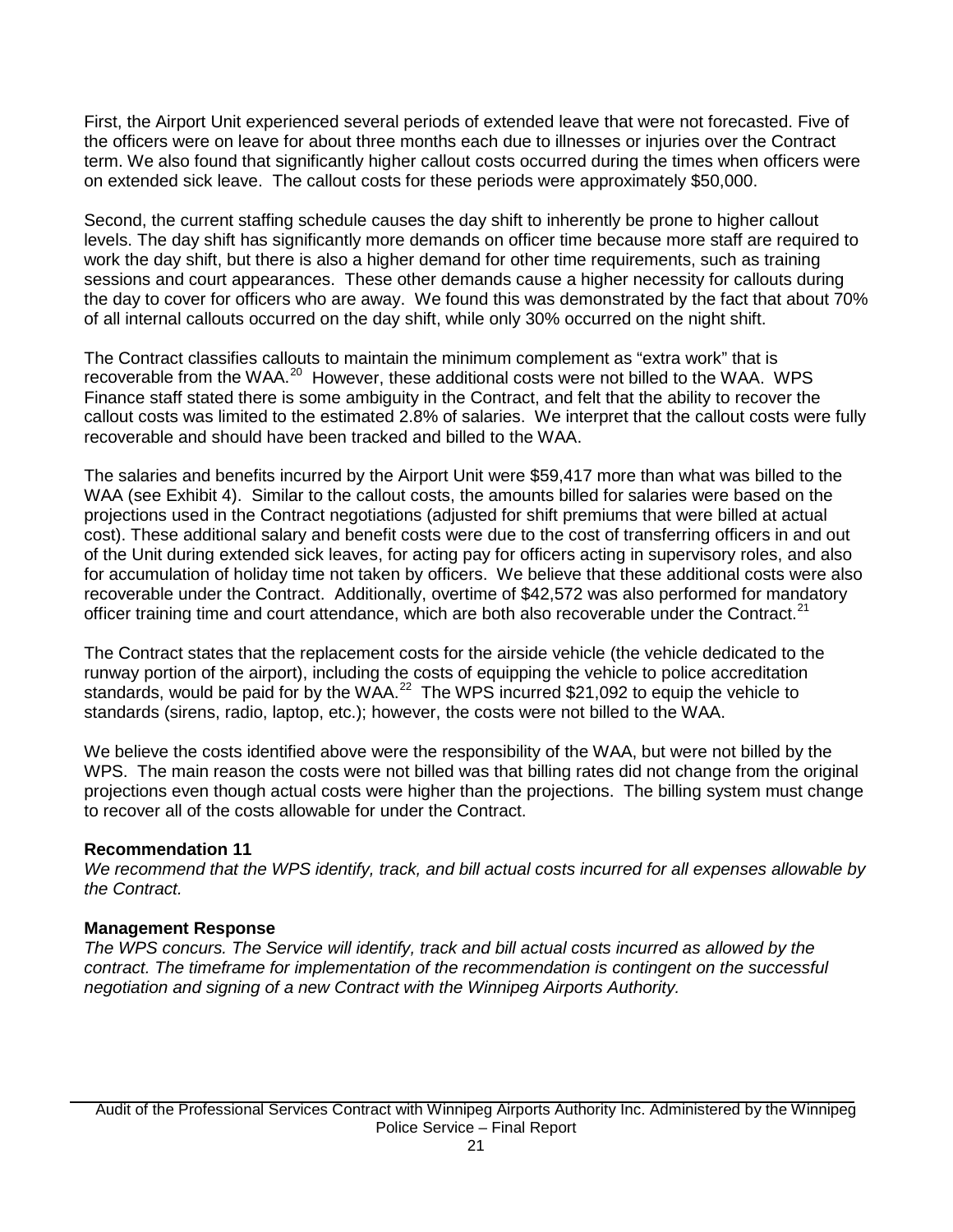## **Costs Not Considered and Not Recoverable Under the Contract**

Exhibit 4 (see page 20) also showed \$414,129 were not recovered because the costs were not considered in the Contract. Due to the fact that these additional costs were not negotiated into the Contract, these costs are not recoverable by the WPS. The significant areas where these costs were incurred were in several overhead cost categories and also overtime costs.

Various administrative and overhead type costs totaling \$368,603 were not considered in the projected costs of the Contract. These costs included:

| <b>Category</b>       | <b>Costs include</b>                                                                                                  | Amount       |  |  |  |  |  |
|-----------------------|-----------------------------------------------------------------------------------------------------------------------|--------------|--|--|--|--|--|
| Administration        | • WPS Management administration time for Contract                                                                     | \$139,060    |  |  |  |  |  |
| Costs                 | • WPS Finance staff administration (accounting and billing)                                                           |              |  |  |  |  |  |
|                       | • WPS Information Technology staff (equipment maintenance)                                                            |              |  |  |  |  |  |
|                       | • Legal Services Department time (contract negotiations)                                                              |              |  |  |  |  |  |
| <b>Training Costs</b> | • Airport specific training and conferences                                                                           | \$95,569     |  |  |  |  |  |
| (Note 1)              | • Mandatory annual training to keep officer accreditation                                                             |              |  |  |  |  |  |
| Insurance             | • Portion of City insurance premiums related to servicing the Contract                                                | 75,000<br>S. |  |  |  |  |  |
| <b>Vehicles Costs</b> | • Leasing, insurance, fuel, maintenance, and equipment costs                                                          | 55,384<br>S. |  |  |  |  |  |
|                       | for the ground-side WPS cruiser and proportional K-9 unit costs                                                       |              |  |  |  |  |  |
| Sundry Office         | • Office equipment and stationary                                                                                     | 3,590<br>S   |  |  |  |  |  |
| <b>Total</b>          |                                                                                                                       | \$368,603    |  |  |  |  |  |
|                       | Note 1: Category is for incremental costs of training only and does not include officers' salaries for training time. |              |  |  |  |  |  |

The administration costs above are based on estimates provided by WPS management because the supervisory and administrative time associated with the Contract is not actually tracked. We note the estimate for WPS management administration was revised twice by the WPS during our audit, which reduced the estimation by 39%. Such changes in estimates emphasize the importance of having a system that tracks the actual administrative costs, which is discussed in the next section of our report.

Aside from the costs detailed above, there were also additional overtime costs that were incurred that were not considered in the Contract. We differentiate overtime here from previous discussion as overtime that is not associated with callouts. The service provided under this Contract creates some overtime for items such as training, meetings, and incidents already in progress at the end of an officer's shift. The Contract does not consider these types of overtime. As a result, the WPS did not recover \$45,526 resulting from these overtime costs (see Exhibit 4).

It is evident that numerous costs were not considered in the most recent projections for the Contract. The sum total of costs that were not considered is nearly as much as the projected net benefit for the Contract that was approved. The full administrative costs for the Contract must be adequately considered in the negotiation process so that the City is fairly remunerated for the services provided under the Contract.

## **Recommendation 12**

*We recommend that WPS Finance identify and track the additional administrative costs associated with the Contract, and include the costs in future Contract negotiations.*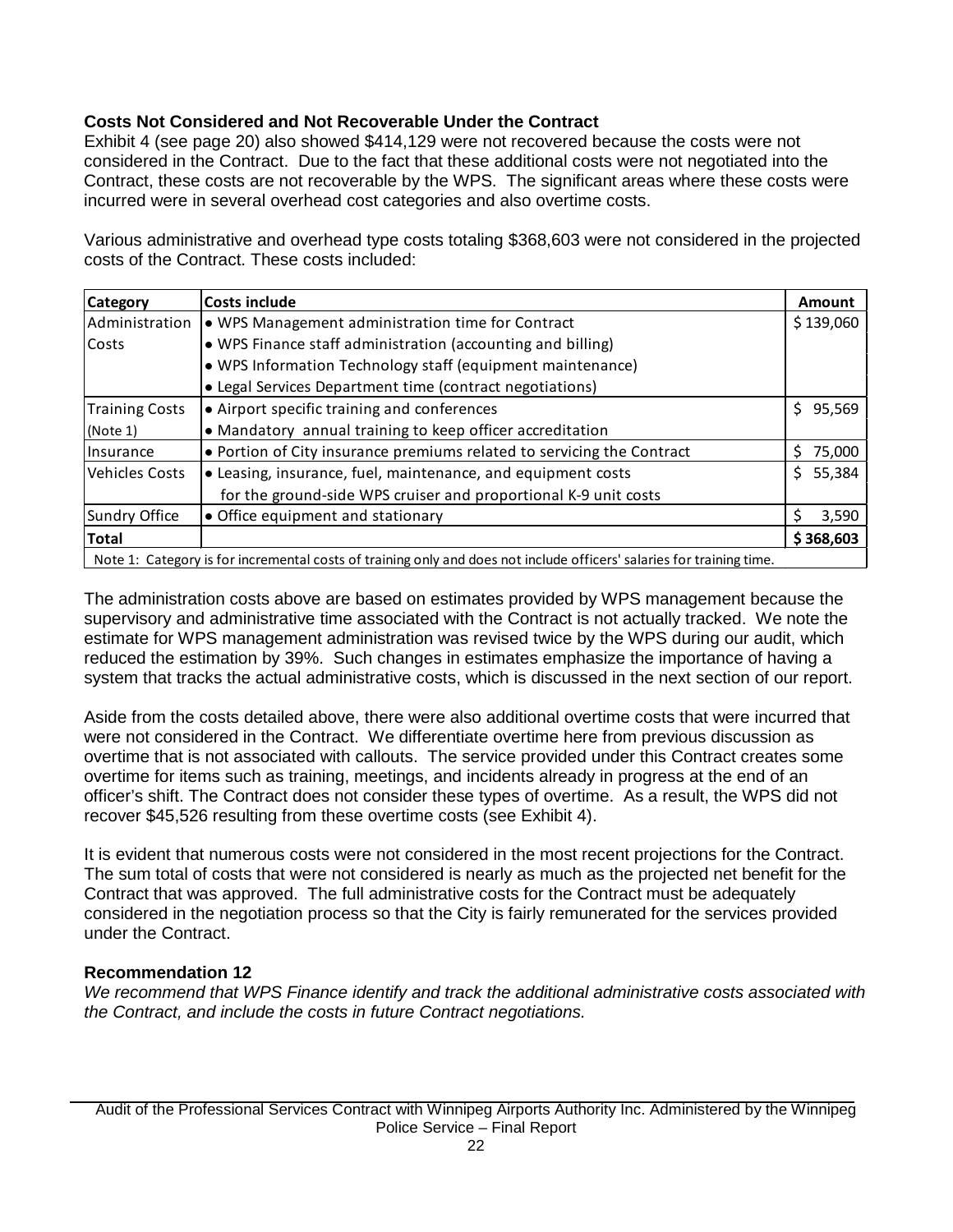## **Management Response**

*The WPS concurs. The Service will identify, track and bill overhead administrative costs associated with the Contract and include such in future contact negotiations. The timeframe for implementation of the recommendation is contingent on the successful negotiation and signing of a new Contract with the Winnipeg Airports Authority.*

## **Contract Cost Accounting**

The WPS Finance Division is responsible for the accounting and billing of the Contract and is currently tracking the costs of the Contract in the City's PeopleSoft financial system. Regular costs associated with the Airport Unit, such as officer salaries assigned to the Unit, are being tracked in a Department ID ("Dept ID"). Using a Dept ID, however, significantly limits the ability to track total costs of the Contract due to the limitations of this structure. Costs can only be allocated to one Dept ID, which prevents the costs incurred from other units from being tracked in the Airport Unit, because they are already included in their own Dept IDs. Costs associated with the K-9 unit and external callouts from other divisions would have already been allocated to different Dept IDs, and are not easily identifiable as costs that should be transferred to the Airport Unit. The system also prevents overhead costs, including WPS management supervisory time, finance division work, legal services, insurance, training, and vehicle maintenance, from being tracked in the Airport Unit. PeopleSoft, in its current configuration, is not an appropriate tool to compile and report all of these costs and is, therefore, inadequate to sufficiently track and report the total costs of the Contract.

The WPS Finance Division staff has the financial expertise to lead the development of a process that will accurately compile all costs associated with the Contract. Working with the Airport Unit Supervisor, the WPS Finance Division should coordinate the identification and estimation of all overhead costs, including those relating to training, finance, vehicle maintenance, IT, human resources, and legal services. The team will also need to develop a process to compile the direct input costs of actual salaries, overtime, training time incurred, and internal and external callouts associated with the Airport Unit on a periodic basis (e.g. bi-weekly or monthly).

Leveraging the financial knowledge of the WPS Finance Division and the daily operational knowledge of the Airport Unit Supervisor will ensure the development of a proper process to account for Contract costs. This will then result in the City being fairly compensated according to the terms of the Contract. The processes may also be leveraged for other WPS service contracts.

## **Recommendation 13**

*We recommend that the WPS establish a method of contract cost accounting to fully track their revenues and costs associated with the Contract.*

## **Management Response**

*The WPS concurs. A method of contract cost accounting will be established to track all revenues and costs associated with the Contract. The timeframe for implementation of the recommendation is contingent on the successful negotiation and signing of a new Contract with the Winnipeg Airports Authority.*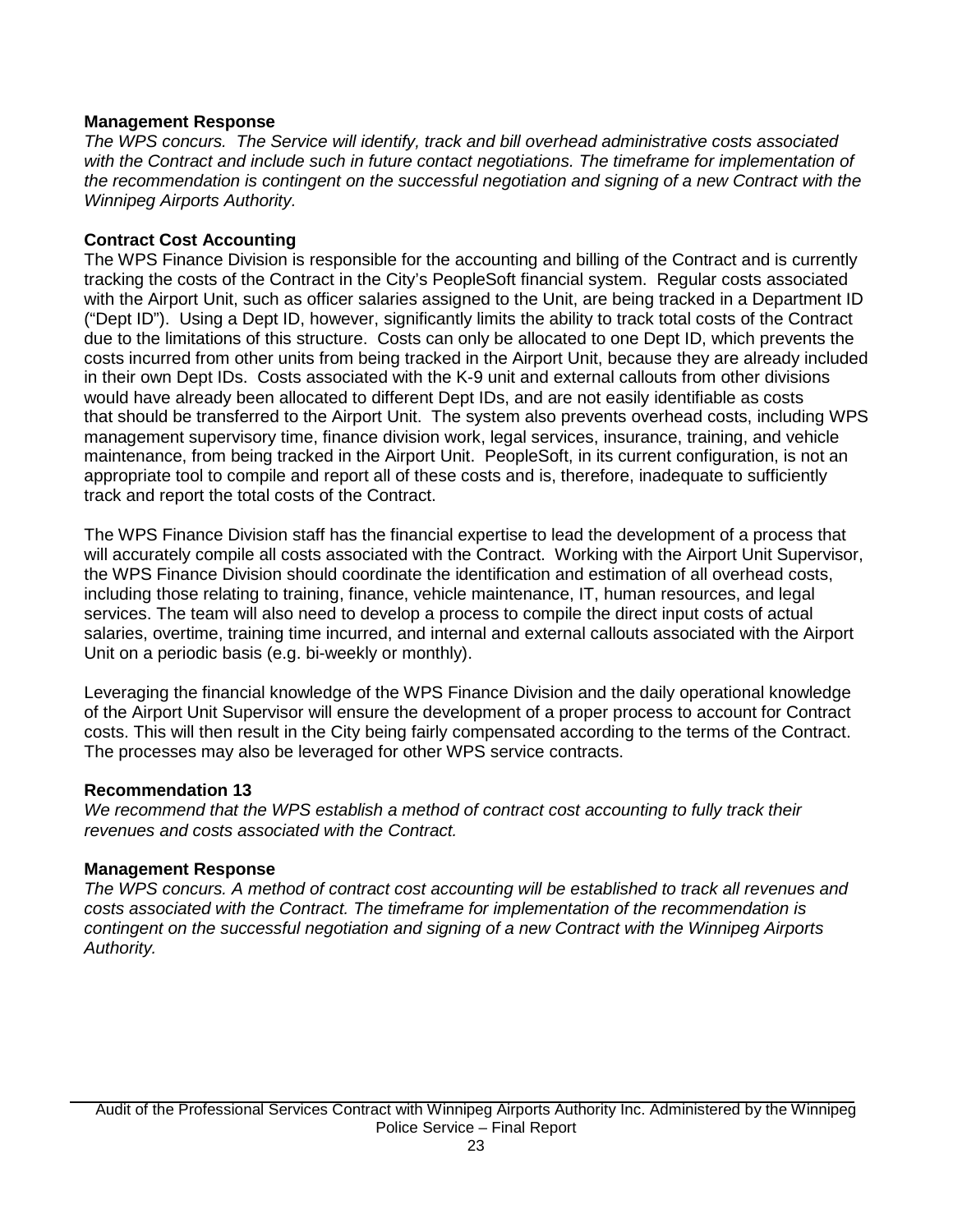<span id="page-24-0"></span>

Audit of the Professional Services Contract with Winnipeg Airports Authority Inc. Administered by the Winnipeg Police Service – Final Report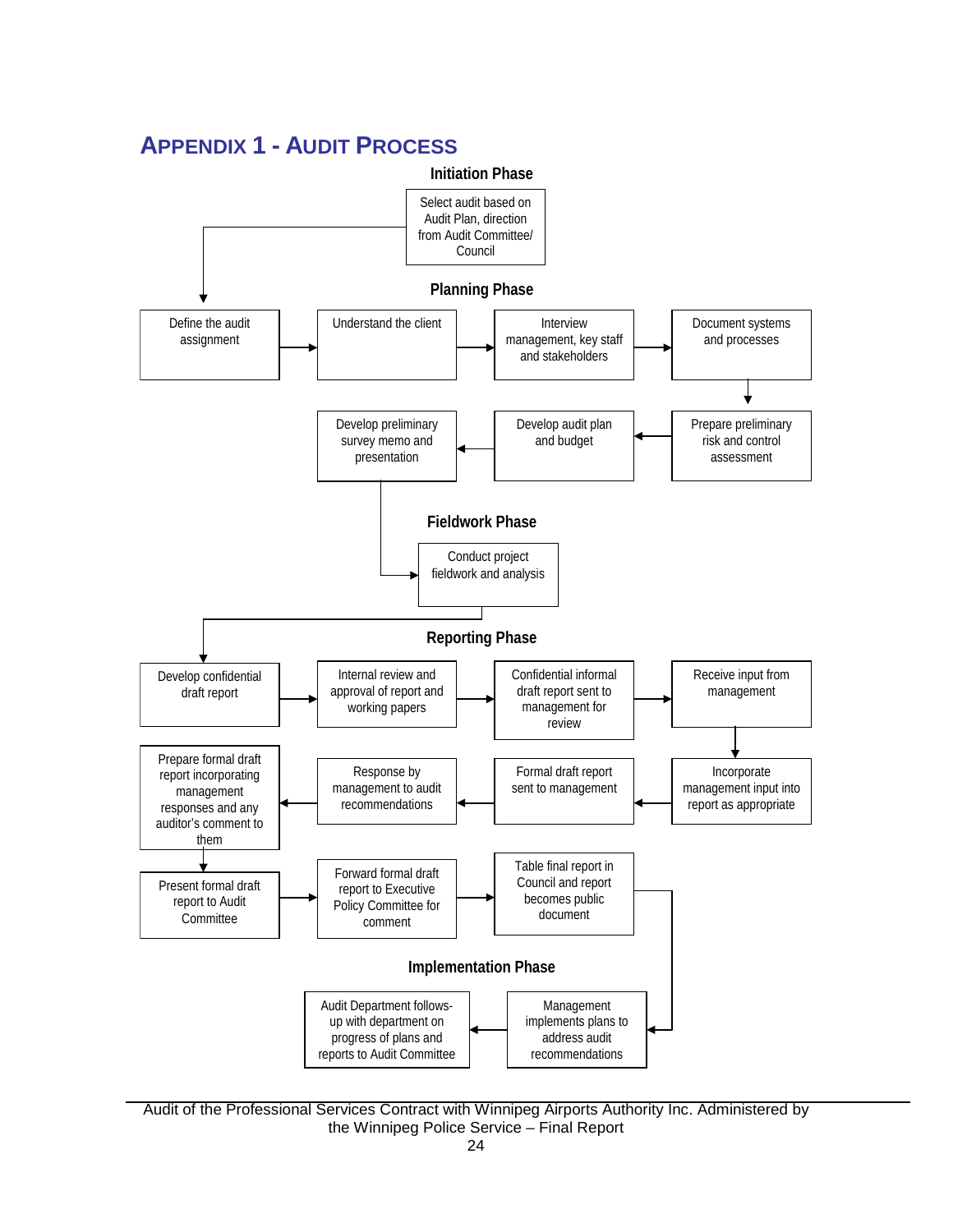# <span id="page-25-0"></span>**APPENDIX 2 - SUMMARY OF RECOMMENDATIONS**

### **Recommendation 1**

*We recommend that the Materials Management Division work with the CAO to clarify the wording of the* Materials Management Policy *and prepare a report for the consideration of Council.*

## **Recommendation 2**

*We recommend that the Contract be amended to exclude references to responsibilities contained in documents that the WPS cannot access.*

#### **Recommendation 3**

*We recommend that the terms "police personnel" and "security personnel" be clearly defined in the Contract, and that all interchangeable references be removed.*

#### **Recommendation 4**

*We recommend that the area to be serviced be clearly defined in the Contract, and uniformly used throughout the Contract.*

#### **Recommendation 5**

*We recommend that the WPS sufficiently staff the Unit to act in accordance with their policies and procedures, and its agreement with the Winnipeg Police Association.*

#### **Recommendation 6**

*We recommend that the response time to alarms at restricted access points be clarified, including the initiation point of the timed response, the termination point for timed responses, and the maximum allowable time to respond to these incidents.*

#### **Recommendation 7**

*We recommend that the WPS track response times to timed alarm incidents to better manage performance and monitor compliance with Contract requirements.* 

#### **Recommendation 8**

*We recommend that the WPS prepare a plan of operations and a contingency plan to be reviewed by the WAA in accordance with the terms of the* Professional Services Contract*, and ensure future contracts provide for a fair compensation to the City when increased service levels are required by the WAA.*

#### **Recommendation 9**

*We recommend that future contracts only contain mutually agreed to reporting requirements that provide meaningful information to convey service activity and compliance with the Contract.*

#### **Recommendation 10**

*We recommend that the requirement to have officers trained to operate explosive detection equipment be removed from the Contract.*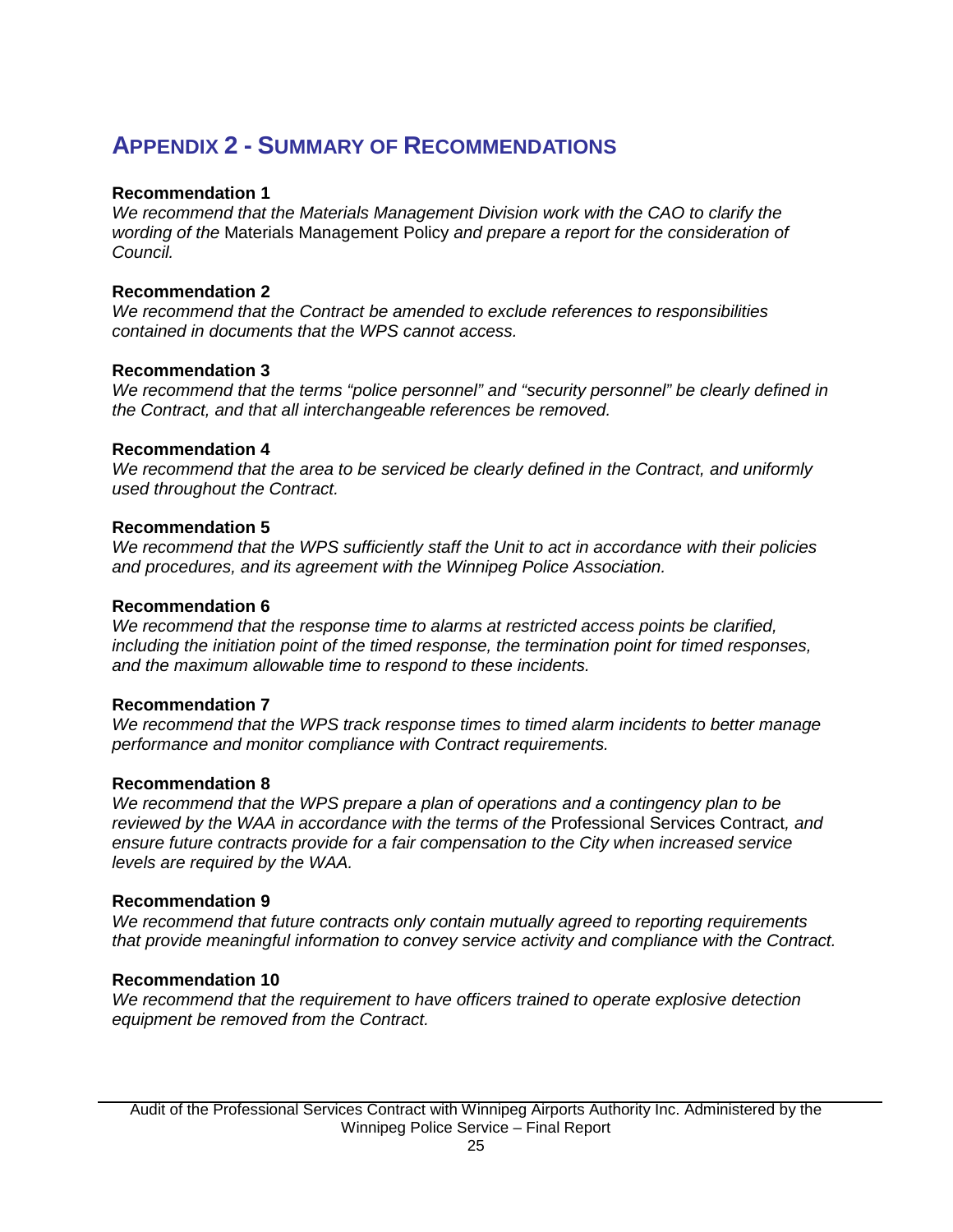# **APPENDIX 2 - SUMMARY OF RECOMMENDATIONS (CONT'D)**

### **Recommendation 11**

*We recommend that the WPS identify, track, and bill actual costs incurred for all expenses allowable by the Contract.*

#### **Recommendation 12**

*We recommend that WPS Finance identify and track the additional administrative costs associated with the Contract, and include the costs in future Contract negotiations.*

#### **Recommendation 13**

*We recommend that the WPS establish a method of contract cost accounting to fully track their revenues and costs associated with the Contract.*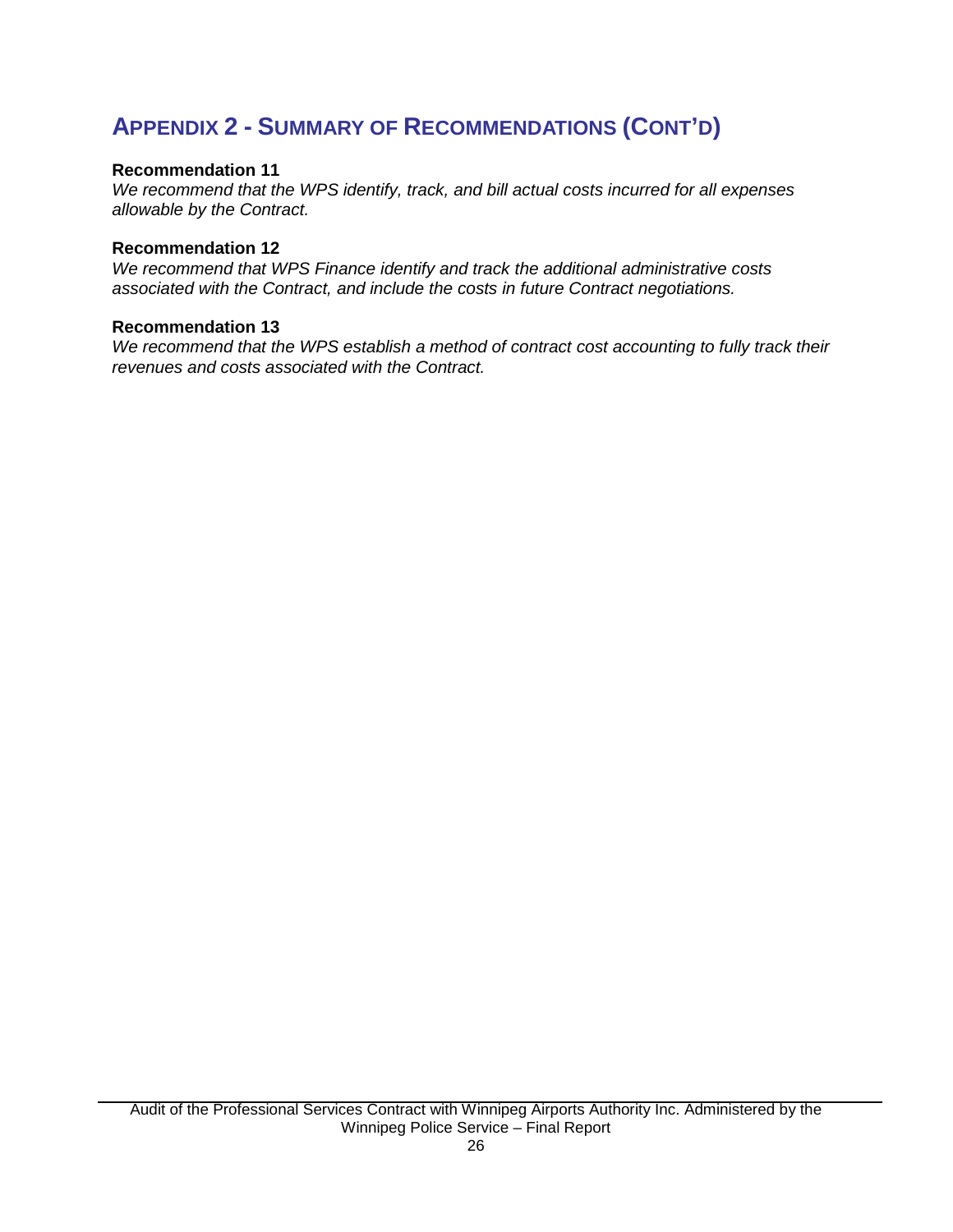<span id="page-27-0"></span>

Adapted from: *Canada Air Transport Security Authority (CATSA) Act Review – Flight Plan: Managing Risks in Aviation Security – Report of the Advisory Panel*. *CATSA Act*  Review Secretariat (2006): 77. Print.

Audit of the Professional Services Contract with Winnipeg Airports Authority Inc. Administered by the Winnipeg Police Service – Final Report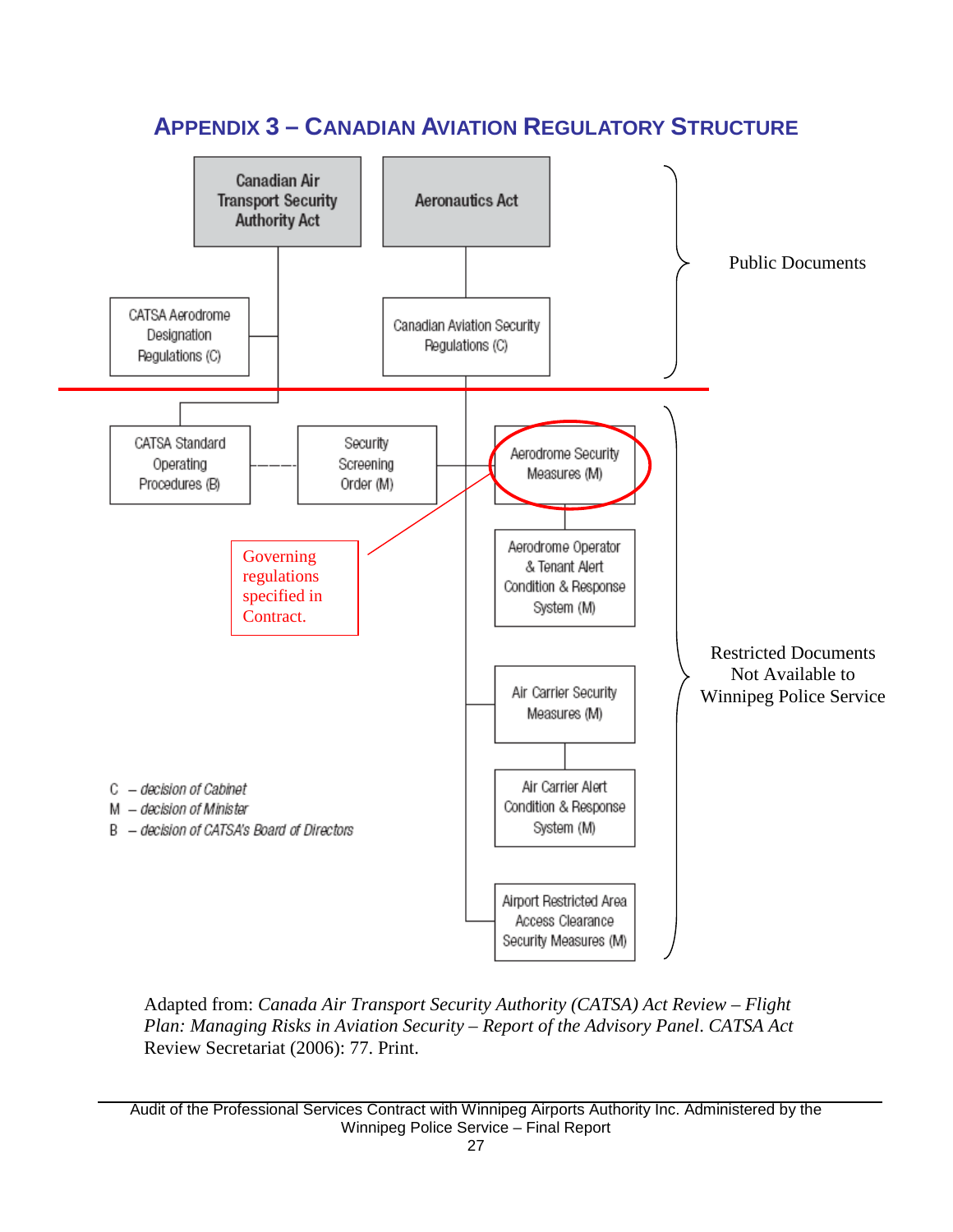# <span id="page-28-0"></span>**APPENDIX 4 – LOSS ANALYSIS ON THE CONTRACT**

|                                | <b>Actual</b>   | <b>Amount</b> |                       | Recoverable<br>Under the   | <b>Not Considered</b> |  |
|--------------------------------|-----------------|---------------|-----------------------|----------------------------|-----------------------|--|
| <b>Expenses</b>                | Costs           | <b>Billed</b> | <b>Difference</b>     | Contract                   | in the Contract       |  |
|                                |                 |               |                       |                            |                       |  |
| Salaries and Benefits          | 5,204,717       | 5,145,300     | (59, 417)             | 59,417                     |                       |  |
| Overtime (Note 1)              | 174,397         | 86,299        | (88,098)              | 42,572                     | 45,526                |  |
| <b>Internal Callouts</b>       | 249,381         | 123,344       | (126, 037)            | 126,037                    |                       |  |
| <b>External Callouts</b>       | 112,533         |               | (112, 533)            | 112,533                    |                       |  |
| <b>Total Salaries</b>          | 5,741,028<br>S. | \$5,354,943   | Ś.<br>$(386,085)$ \$  | 340,559                    | \$<br>45,526          |  |
|                                |                 |               |                       |                            |                       |  |
| <b>Admin Costs</b>             | 139,060         |               | (139,060)             |                            | 139,060               |  |
| Insurance                      | 75,000          |               | (75,000)              |                            | 75,000                |  |
| Sundry Office                  | 47,357          | 43,767        | (3,590)               |                            | 3,590                 |  |
| Training Costs (Note 2)        | 95,569          |               | (95, 569)             |                            | 95,569                |  |
| <b>Vehicle Costs</b>           | 76,476          |               | (76, 476)             | 21,092                     | 55,384                |  |
| <b>Total Other costs</b>       | \$<br>433,462   | \$<br>43,767  | \$<br>$(389, 695)$ \$ | 21,092                     | \$<br>368,603         |  |
|                                |                 |               |                       |                            |                       |  |
| Salaries and Admin Subtotal    | \$6,174,490     | \$5,398,710   | \$<br>(775, 780)      | $\ddot{\bm{s}}$<br>361,651 | \$<br>414,129         |  |
|                                |                 |               |                       |                            |                       |  |
| K9 Services (Note 3)           | 182,066         | 241,602       | 59,536                |                            |                       |  |
| Projected Net Benefit (Note 4) |                 | 477,354       | 477,354               |                            |                       |  |
|                                |                 |               |                       |                            |                       |  |
| <b>Total</b>                   | \$6,356,556     | \$6,117,666   | \$<br>(238, 890)      |                            |                       |  |

Note 1: Includes CATSA agreement revenues and costs of \$69,472 for increased security overtime. Recoverable costs include overtime paid for officers' training time and court attendance.

Note 2: Does not include salaries for officer training time.

Note 3: K9 services are based on a fee for service that resulted in a net benefit to the WPS.

Note 4: Projected net benefit that was included in the projected contract rate approved by the CAO.

Source: Internal reports and estimates from WPS Finance and WPS management.